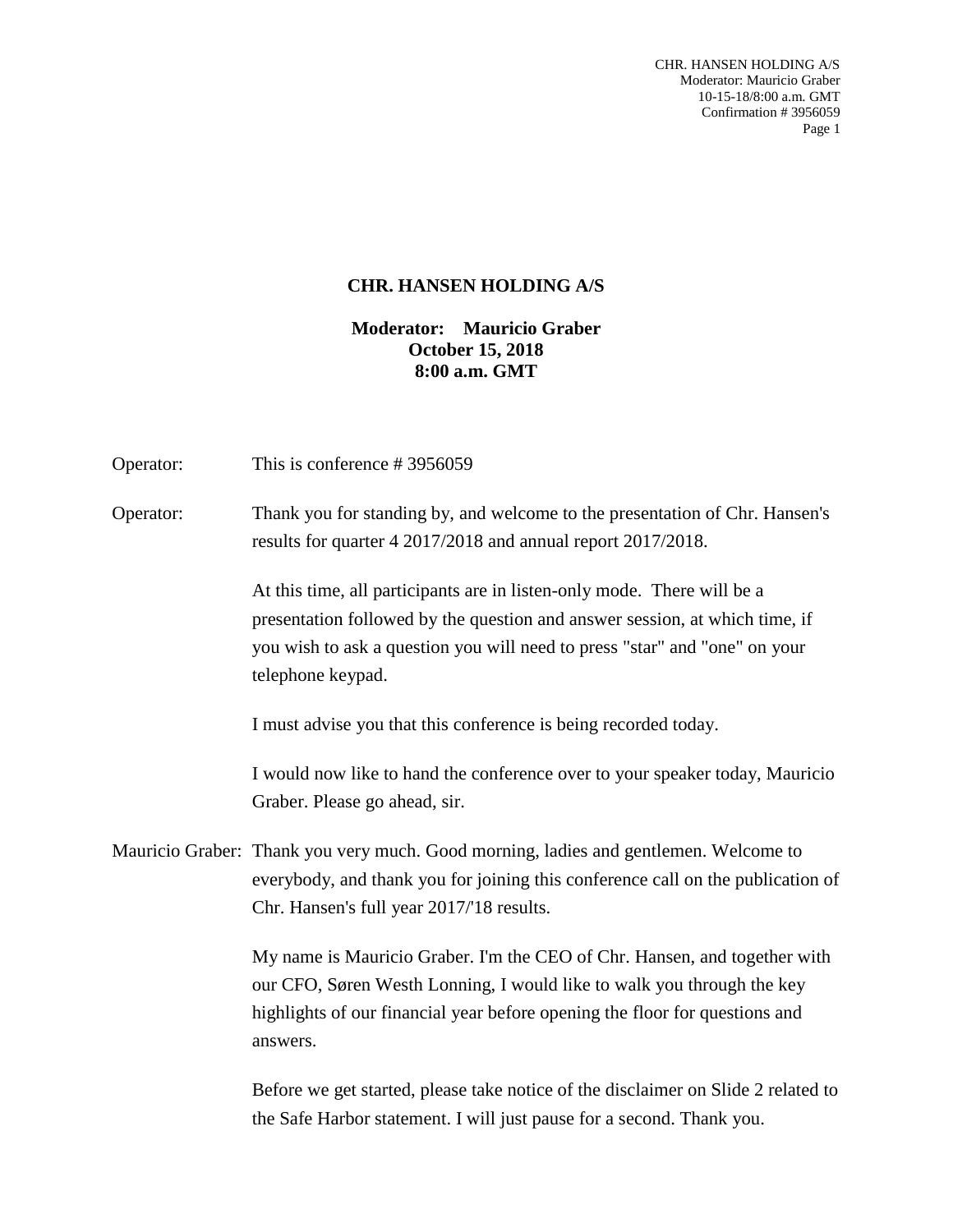Let's move on then to Page 3. 2017/'18 was another successful year for Chr. Hansen, and I am very pleased to report that we delivered on the financial targets that we set out at the beginning of the year.

The group revenue increased to EUR 1.1 billion, driven by a solid organic growth, which came in at the midpoint of our target range at 9 percent, supported by all 3 business areas, and particularly, a strong fourth quarter with 10 percent organic growth. EBIT before special items rose by 4 percent to EUR 320 million, resulting in an EBIT margin of 29.2 percent, slightly up compared to prior year. In Q4, the EBIT margin before special items was 33.8 percent.

The improvement during the year was mainly driven by positive developments in Food Cultures & Enzymes and Health & Nutrition that offset the substantial foreign exchange headwinds, as well as slightly lower margin in our Natural Colors business. Our third financial target, free cash flow before special items and acquisitions, increased by 4 percent to EUR 196 million, also in line with our guidance.

Based on these set of strong results and in line with prior years, the Board of Directors will propose to the Annual General Meeting in November to pay an ordinary dividend of EUR 0.87 per share, which is equivalent to 50 percent of net profit.

Looking at the 3 business areas on the next slide, Slide 4, you can see that our 2017/'18 performance was very much driven by Food Cultures & Enzymes that deliver a strong organic growth of 12 percent, both in the full year and the fourth quarter. Health & Nutrition reported a solid growth of 8 percent for the full year and a slightly stronger growth of 10 percent for Q4, driven by very good momentum in Animal and Plant Health.

In Natural Colors, growth picked up in the second half of the year, with 6 percent organic growth in Q4, leading to a 5 percent organic growth for the full year. I recognize that while this performance was clearly below last year results and our long-term aspiration, we are optimistic to see the continuation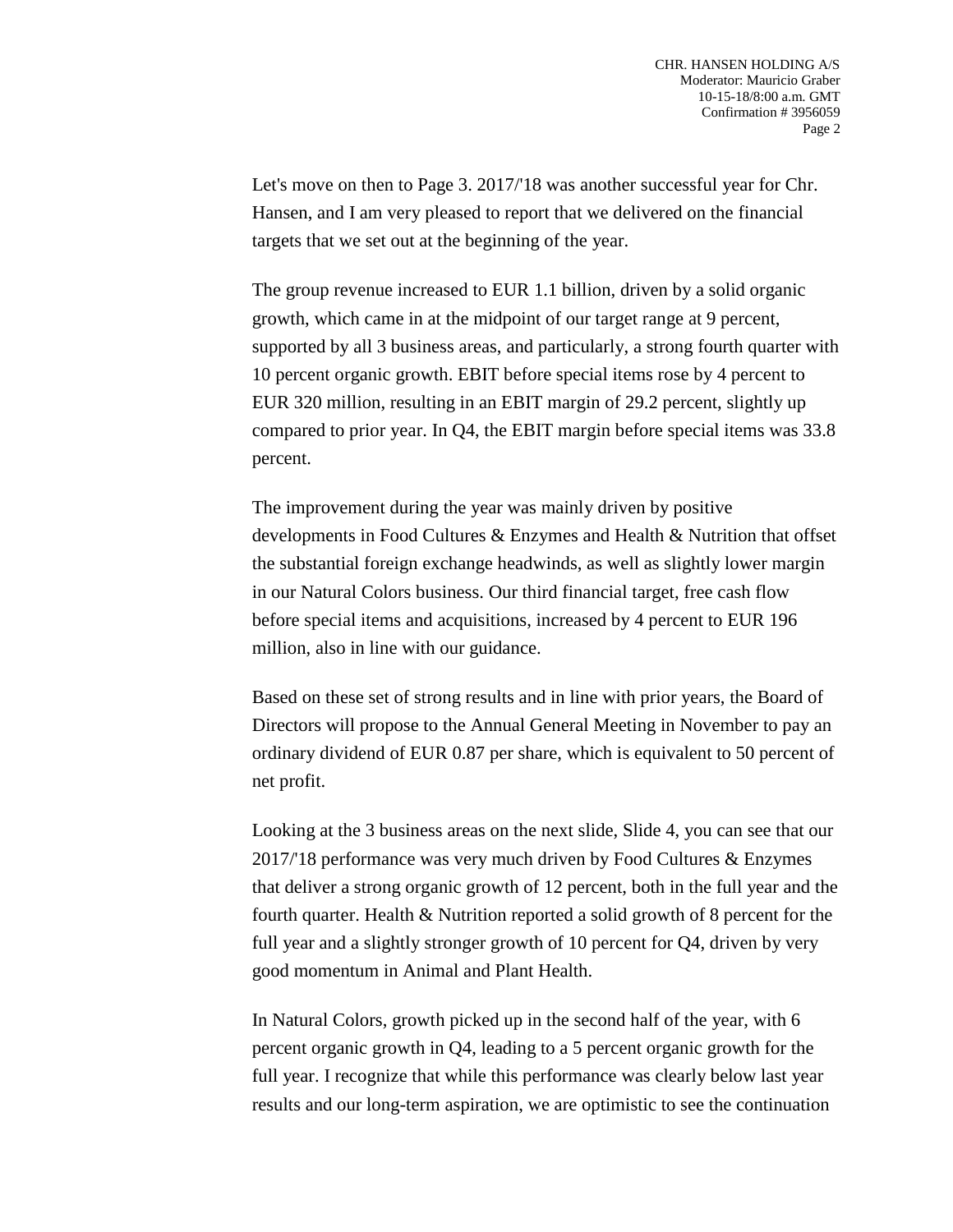of a positive trend during the next year, and I will elaborate more on this later in the presentation.

Let's look at the operational and strategic highlights of the past year before we go into more details on the financials. Please turn to the next slide, Slide 5.

As you know, Chr. Hansen runs a 2-year strategic cycle, and the results of our last review were presented in London during the Capital Markets Day in April.

The core of our strategy, Nature's no. 1, is as relevant today as it was when it was introduced in 2013 by my predecessor, Cees de Jong, and I would like to once more state my full commitment and support for our strategy, the financial ambitions attached to it as well as the capital allocation principles that we will review in our presentation today.

Leveraging the full potential of Food Cultures & Enzymes, while developing our microbial platform for solutions in human, animal and Plant Health, continues to be the top strategic priority for Chr. Hansen. At the same time, we remain committed to create further value in Natural Colors by transforming it into the top player in its field, both in terms of growth and profitability.

To implement our strategy, we'll remain focused on 3 things -- driving penetration of innovation, reinforcing our position in growth markets and maintaining our relentless focus on operational excellence. On all of the above, we made very good progress in 2017/'18.

Looking first at innovation and new product launches. We successfully introduced the second generation of our bioprotection range, FreshQ, last November and continue to see very good momentum here, particularly in Latin America. In fact, we're very pleased with the strong growth that bioprotection showed in the fourth quarter, 75 percent of which was driven by our second-generation products.

In Health & Nutrition, we have made 2 very exciting announcement related to the human microbiome lighthouse. First of all, we are entering into a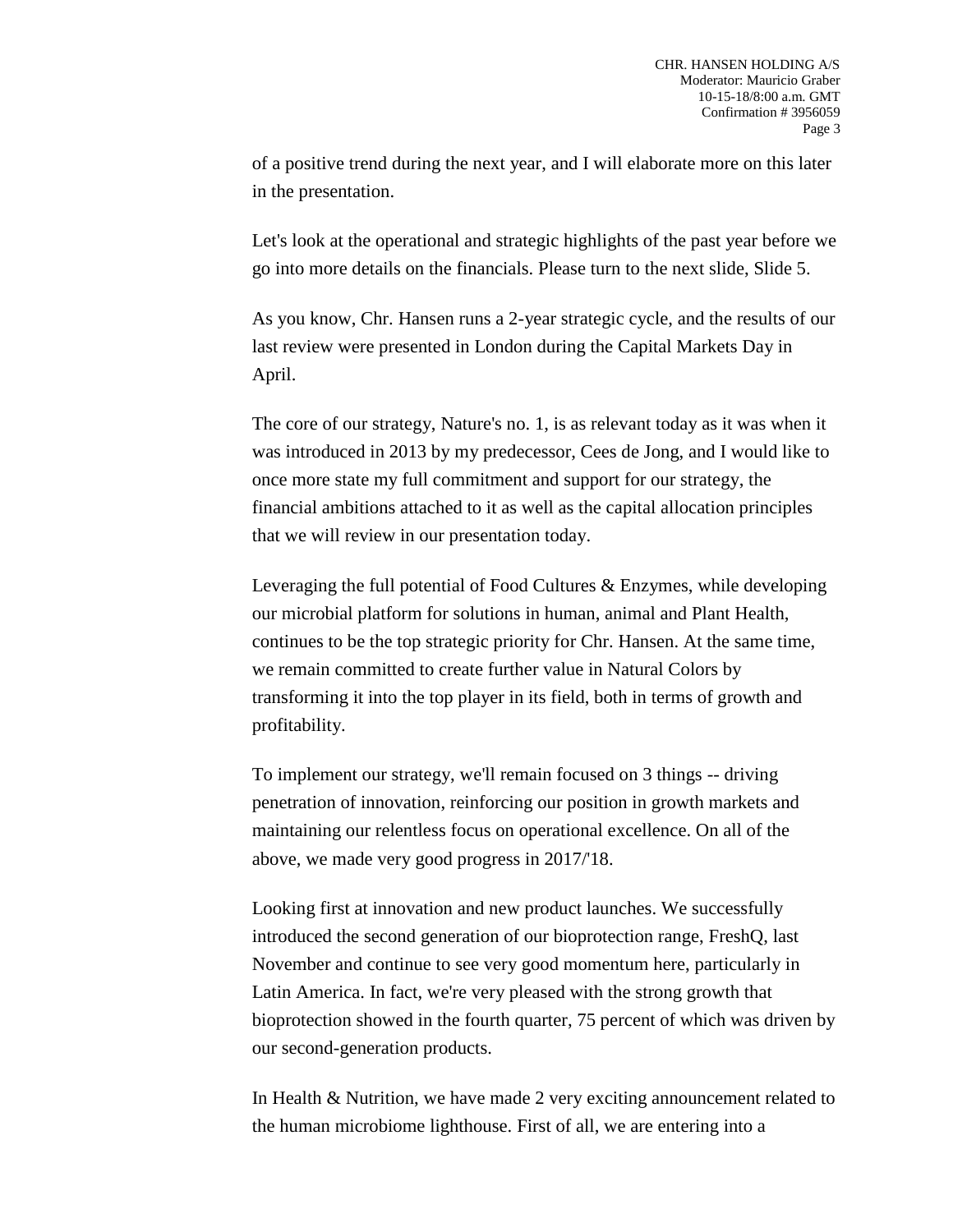partnership with Prota Therapeutics to do Phase III clinical trials with the LGG strain on the effectiveness of treating peanut allergy. And secondly, we completed a clinical Phase I study with a new probiotic strain that strengthens the defense against gut damage caused by regular usage of household painkillers.

More clinical trials are needed before to further investigate the latter, and we have not yet decided on the commercialization strategy. But if you consider that in the U.S. alone, 50 million adults take painkillers like aspirin on a regular basis, you get the idea of the potential of this new strain.

Coming to our third lighthouse, Plant Health. We also made some good progress during the past year. Most importantly, we extended the collaboration with our partner, FMC, with whom we will continue to work on the commercialization of our mutually developed pipeline over the next years.

Together, we launched the first 2 products, Quartzo and Presence, 2 cropagnostic bionematicides in the Brazilian market, and we're currently in the process of getting the necessary approvals to introduce the strains into the U.S. market, too. The first milestone, the EPA approval, was reached very recently, and we hope to start commercialization during the next calendar year.

When it comes to reinforcing our position in growth markets, let me tell you, I still see a lot of potential for Chr. Hansen to move closer to our customers in emerging markets like Latin America, India, Southeast Asia and the Middle East/Africa. And I am very pleased to report that we extended our local customer support teams and infrastructure during the year in Food Cultures  $\&$ Enzymes. Among others, we opened 2 application centers in Mexico and South Africa and upgraded our existing facilities in Dubai and China.

In terms of markets, China continues to be the growth motor for also in Asia Pacific, driven by fermented milk, infant formula and dietary supplements. Reinforcing our position in growth markets though is not only about geographic reach, but also about fast-growing categories, and I'm happy to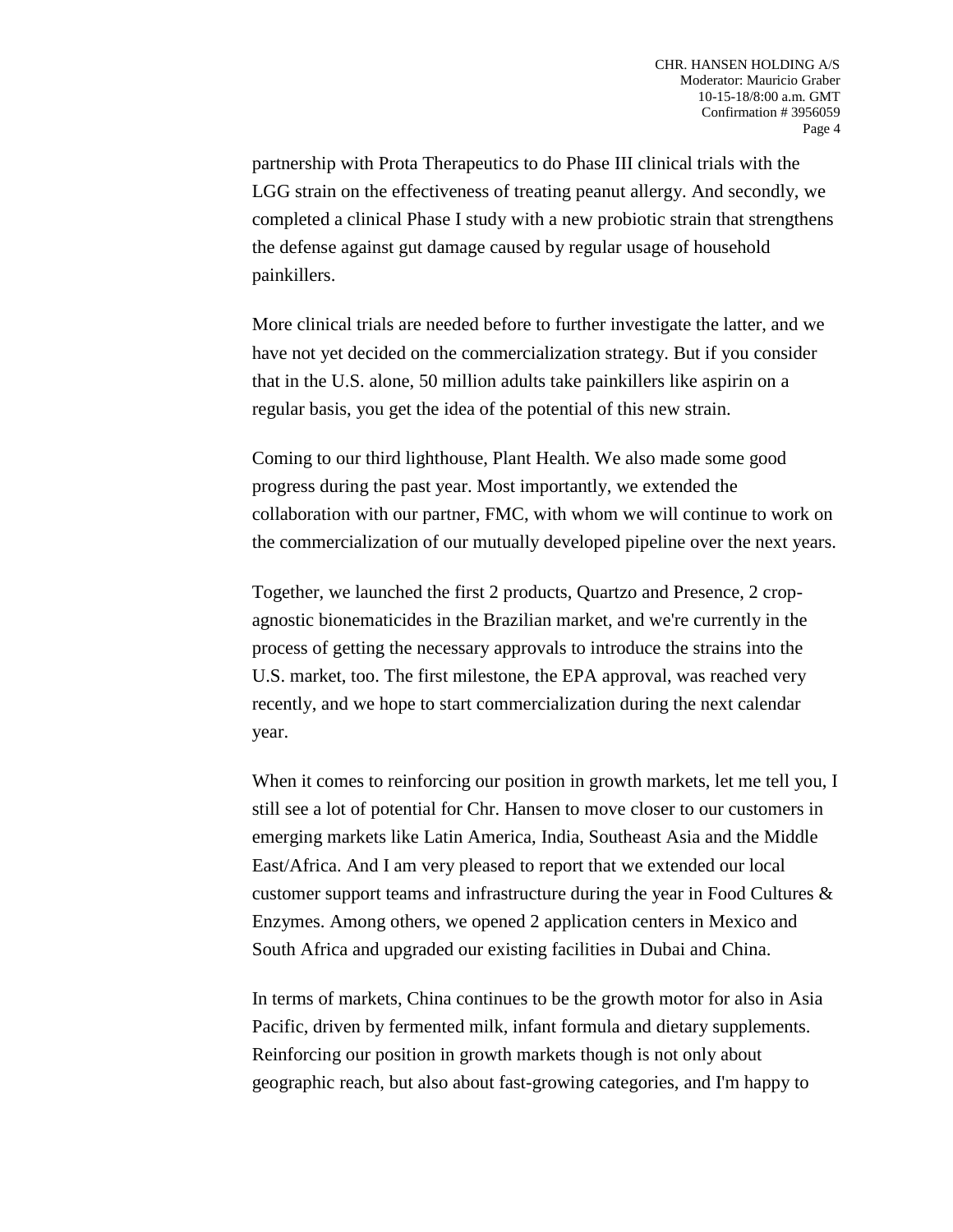report that Natural Colors started expanding into the fast-growing category of food service last year, with some promising wins in the U.S. and Asia Pacific.

Lastly, looking at fuel for growth or productivity agenda. The major milestone last year was the completion of our Copenhagen expansion, where we doubled capacity. The ramp-up went smoothly, and we are already seeing productivity gains come through during the second half of the year. And Søren will elaborate on this a little bit more when he talks about Food Cultures & Enzymes.

So you can see, 2017/'18 was not only a good financial year for Chr. Hansen, but also quite an eventful year from a strategic point of view in advancing the execution of our Nature's no. 1 strategy.

At this point, I would like also to mention that we announced a small bolt-on acquisition in Austria this morning to strengthen our market access in rennet and consolidate a niche market for Food Cultures & Enzymes. It's a very small company called Hundsbichler, and a nice existing addition to our existing portfolio with some synergy potential.

That said, the acquisition is fully in line with our Nature's no. 1 strategy as well as our general acquisition criteria, and it should by no means be perceived as a signal of a new CEO coming in and doing major transformational M&A. Chr. Hansen is, at the core, an organic growth story and I have no intention to change this.

Of course, we will continue to develop the business and fine-tune our strategy, but I'm fully convinced that we have the right principles in place. And this is actually a nice transition to the next slide, which talks about our sustainability efforts, on which I would like to update you and, also going forward, report this on a regular basis.

As you know, sustainability for Chr. Hansen is not a buzzword but the foundation of our business model and which is also why we added the tagline sustainably to our Nature's no. 1 update in April.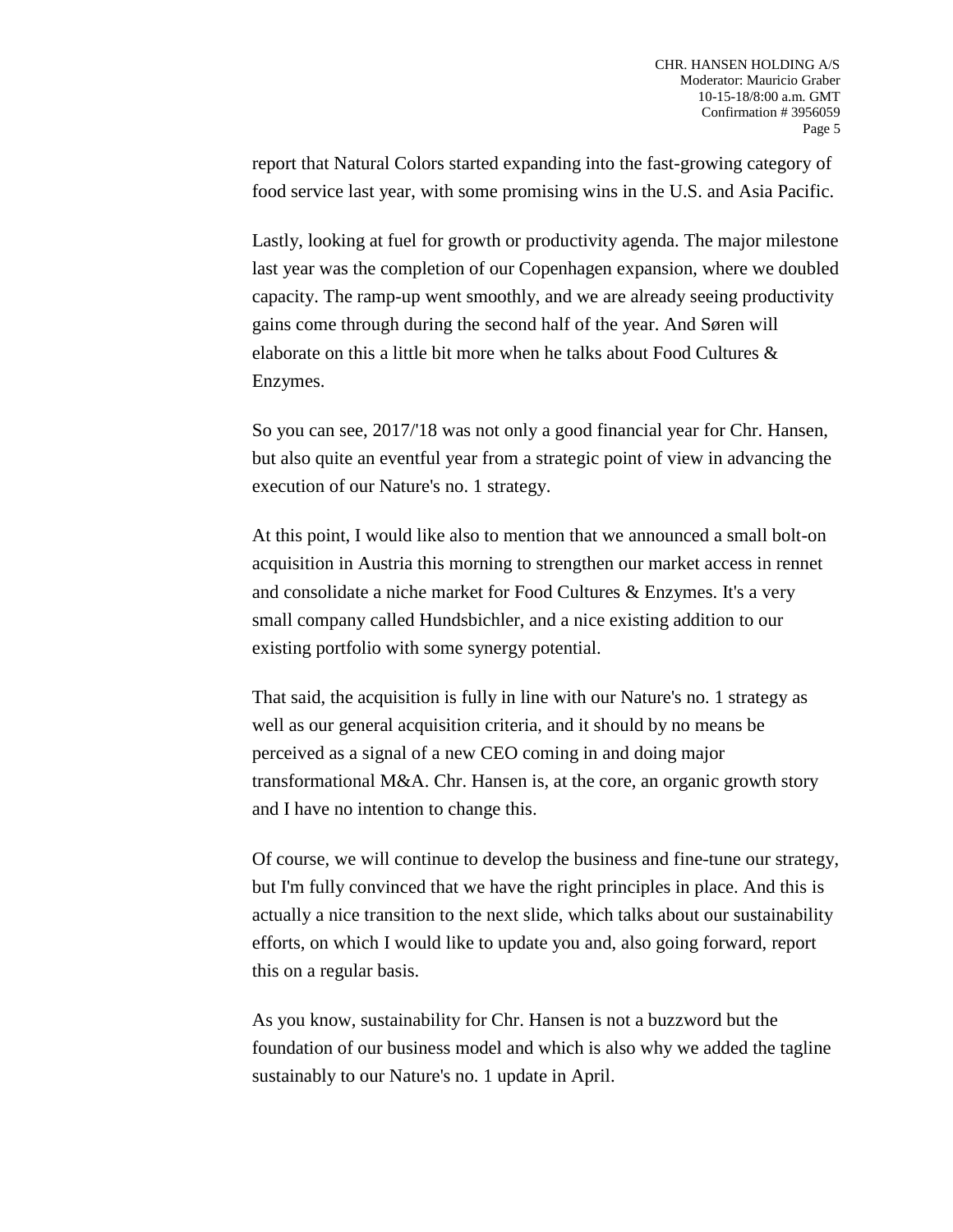Sustainability is embedded in our purpose, our strategy and our culture. With our products and solutions, we address some of the most pressing challenges society is facing nowadays, be it the fight against antibiotics, food waste or the need for more sustainable agricultural practices. And I strongly believe that there are a very few companies that are as well-positioned as Chr. Hansen when it comes to doing well whilst doing good.

With our efforts in this space, we will not only continue to support the United Nations' Sustainable Development Goals, but we will also secure a marketleading, long-term growth going forward.

Last year, we pioneered in conducting a mapping of our product portfolio against the U.S. (sic) (UN) Global Goals. And based on our methodology and calculations that were reviewed by PwC, I am pleased to report that 82 percent of our gross revenue contributes to the UN Global Goals.

But not only did would we do the mapping, but we also set ourselves 3 ambitious targets that support the Sustainable Development Goals #2, 3 and 12. By our fiscal year 2024/'25, we want to have treated 25 million hectares of farmland with our plant probiotics and silage inoculants. In 2017/'18, we added 3.2 million hectares to this ambition, resulting in a total surface of 6.7 million hectares treated with our Chr. Hansen products.

Secondly, we aim to develop 6 products with health benefits by our fiscal year 2021/'22. Last year, we launched our new children probiotic range for drinking yogurt, ProKids, bringing the cumulative number of products launched up to 3.

Finally, we committed ourselves to reducing global food waste in yogurt by 1.2 million tons until our fiscal year 2021/'22 through our bioprotection solutions. And in 2017/'18, we reduced yogurt waste by 170,000 tons, leading to accumulative result of 400 tons of yogurt waste saved.

I am really proud of this positive impact we have made so far with regard to these targets. And with these, I would like to move on to the next slide on the financials.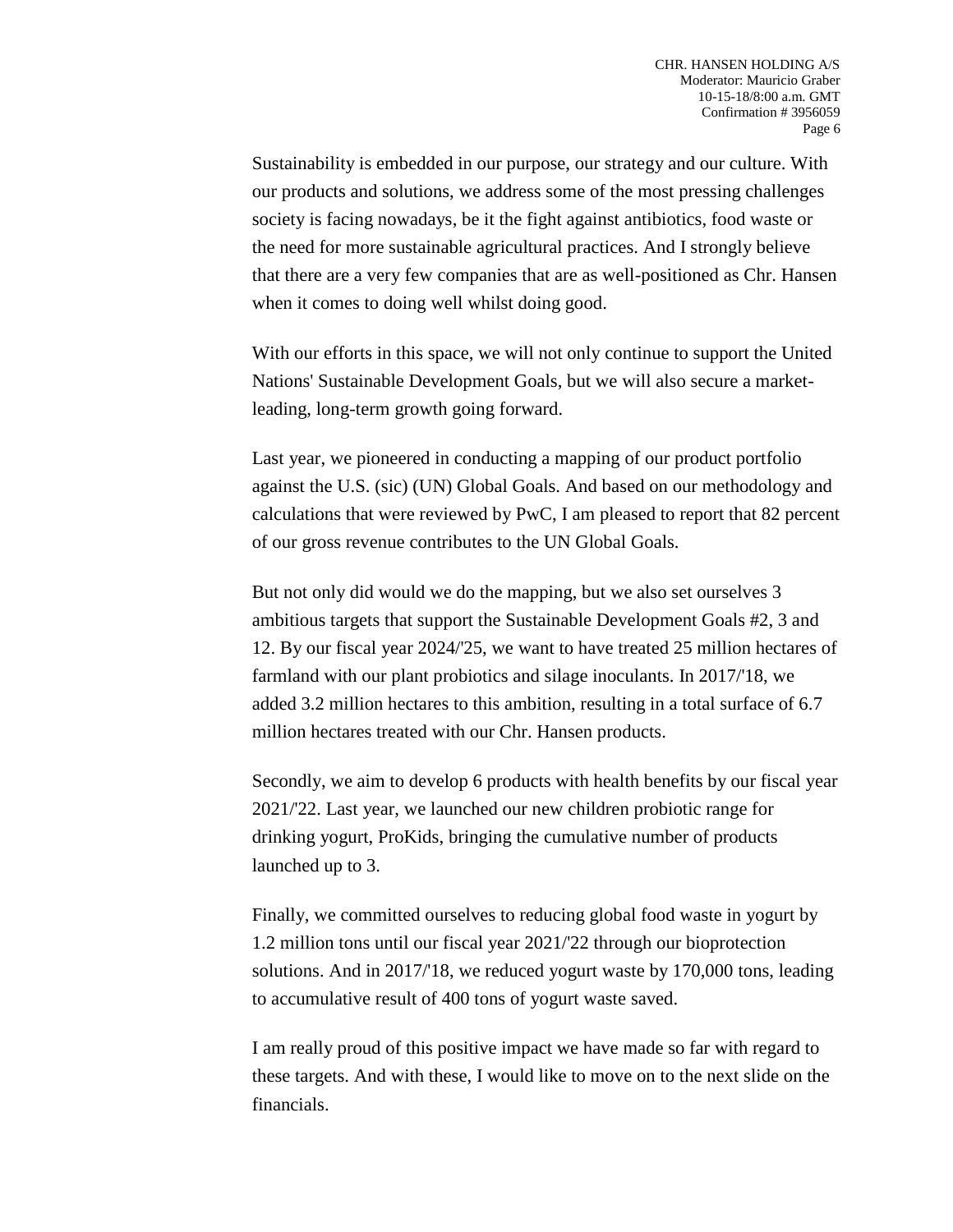Our largest region -- Europe, Middle East and Africa, delivered a solid growth of 8 percent for the fiscal year, driven by Food Cultures & Enzymes, Animal Health and, to a lesser extent, Natural Colors. While Human Health reported declining sales due to customer destocking in infant formula. Organic growth in Q4 came in at 9 percent, driven by the same dynamics except for Animal Health that reported flat sales due to timing of orders with distributors.

As expected, North America reported a softer growth of 3 percent in the full year and 2 percent in the fourth quarter. While Food Cultures & Enzymes and Animal Health both delivered both very solid results for the year, it was not enough to offset the organic challenges in the dietary supplement space as well as the stagnation of our Natural Colors business in North America.

Q4 was comparable, except for Natural Colors, that reported a slight decline in revenue compared to the prior year. On a more positive note, we have seen the sales deterioration in Human Health to turn out less pronounced in Q4 compared to the full year. And for the next year, we expect an improvement.

More dynamic sales momentum came from Asia Pacific and Latin America that posted organic growth of 16 percent and 19 percent, respectively, for the full year. Whilst Asia Pacific reported particular strong momentum in Health & Nutrition and Natural Colors, Latin America showed stronger growth in Food Cultures & Enzymes, animal and Plant Health. The complementary regional picture is a very nice illustration of our diversified portfolio.

Looking at Q4, growth in Food Cultures & Enzymes and Natural Colors in Asia Pacific was a little softer compared to the full year, leading to organic growth of 13 percent, while we saw a pickup in Natural Colors in Latin America, resulting in 26 percent organic growth for the quarter. That said, please note that about half of our organic growth that we have seen in Latin America, both for the fourth quarter and full year, can be attributed to the euro pricing model.

And with this, I would like now to hand it over to Søren to walk you through the business area financials.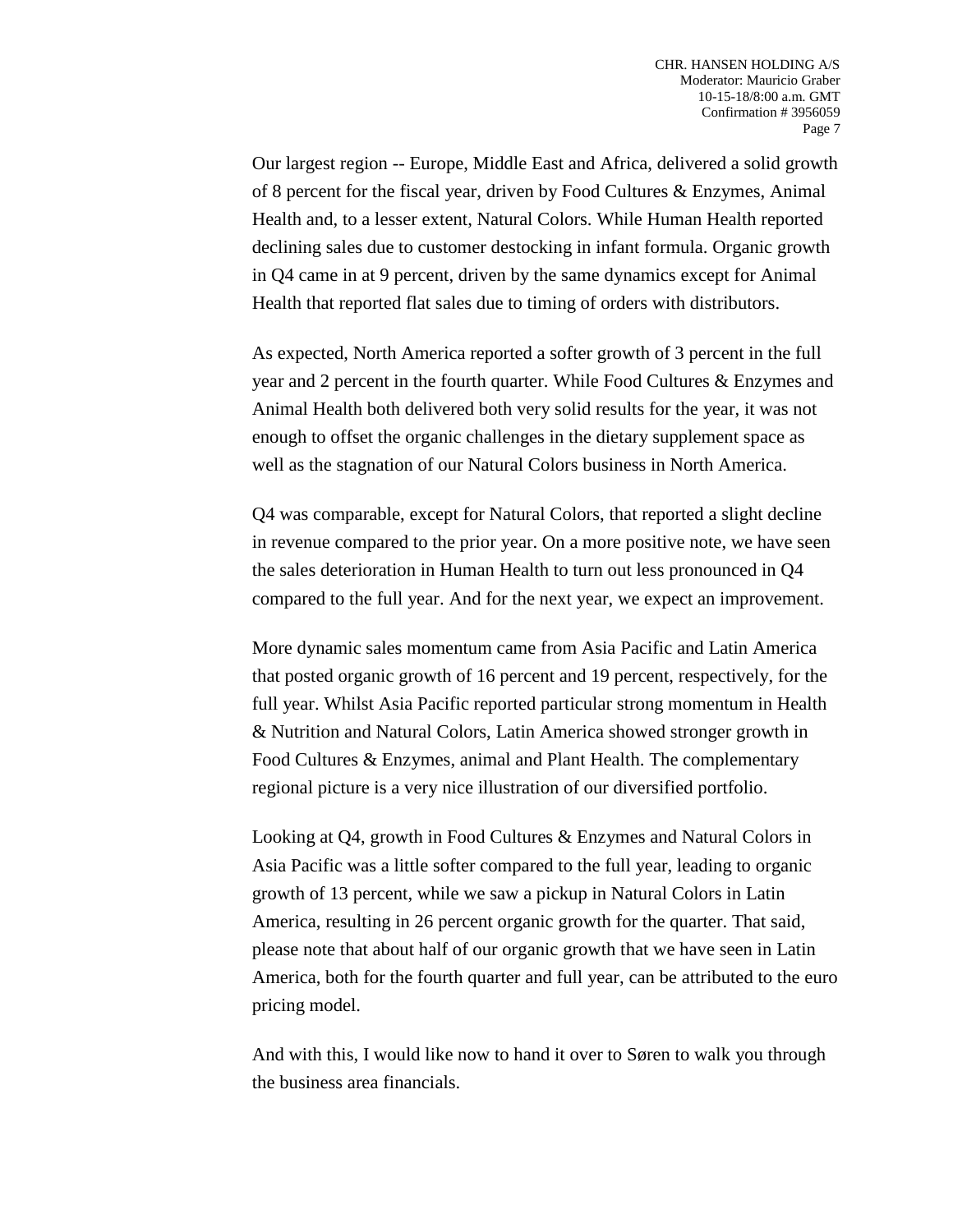Søren Westh Lonning: Thank you, Mauricio, and a warm welcome also from my side to everyone listening in today. Please move to the next page, Page 8.

> As already stated by Mauricio, Food Cultures & Enzymes delivered a strong set of results in FY '18. Organic growth came in at 12 percent, with 8 percent coming from volume and 4 percent from price, both for the full year and for Q4.

> And let me put these numbers into perspective. Our growth model for Food Cultures & Enzymes stipulates around 6 percent to 7 percent volume growth and around 1 percent from pricing in a normal currency environment. This means that the 8 percent volume growth seen in F '18 is a very solid result, slightly above our long-term ambition.

The 4 percent price component, on the other hand, reflects the significant currency headwinds that we have seen in some of our growth markets. And as you know, we apply euro price list in several of those. So this number really is proof of our ability to safeguard our top line, and we will pick this up again in a few minutes when we talk about the guidance for the next year.

But coming back to the Food Cultures & Enzymes performance last year. The main contributors for the very solid volume growth that we saw in Q4 and the full year were our cheese, fermented milk, meat and enzymes products, not to forget bioprotection, our fastest-growing food category in Food Cultures & Enzymes, with 35 percent organic growth for the year.

Looking at profitability, the EBIT margin for the year came in at 34.3 percent, down 20 basis points, mainly due to substantial currency headwinds that more than offset the positive margin contribution from our Copenhagen capacity expansion.

In Q4, this contribution was very visible with the margin increasing year-onyear by 2.3 percentage point. However, please note that not all of this was driven by the capacity expansion, and that Q4 last year was also negatively impacted by extraordinary costs ahead of the ramp-up.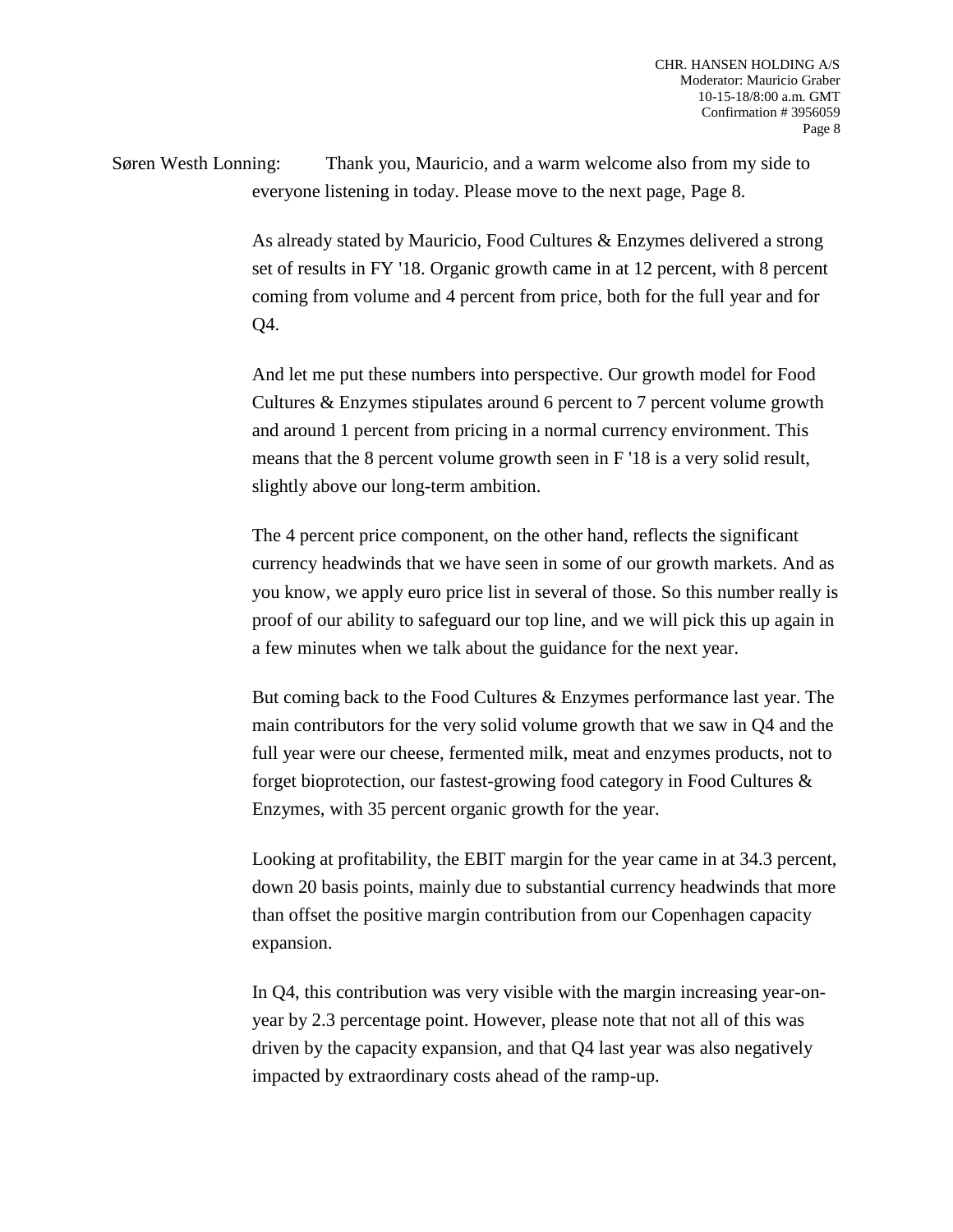You can assume that between 50 and 100 basis points of the margin improvement was related to the capacity expansion, and that we expect the remainder of the roughly 200 basis points to materialize over the coming years.

Moving on to Health & Nutrition on the next page. We saw a very solid performance, with strong contributions from Animal Health and Plant Health, leading to organic growth of 8 percent for the full year and 10 percent for the fourth quarter.

The results were below the historical average for Health & Nutrition due to Human Health, where we saw more mixed picture in FY '18. Whilst our dietary supplements and infant formula businesses showed a very strong momentum in APAC, it was not enough to offset the weakness in dietary supplements in North America and in infant formula in EMEA, which led to mid-single-digit growth for the full year. However, we were pleased to see an improving trend in Q4.

Animal Health, on the other hand, realized strong growth in FY '18, but very strong momentum in silage and solid momentum in swine and poultry, whilst cattle declined due to difficult market conditions for dairy farmers in the U.S. The dynamics were similar in Q4 except for the already mentioned unfavorable timing in Animal Health in EMEA in Q4.

Let me emphasize that although we face headwinds in individual product categories, we still managed to deliver double-digit growth in Animal Health for the full year and in Q4, which is proof of our strong product portfolio and the value proposition we bring to our customers.

Thirdly, our Plant Health lighthouse, which is still primarily operating in Brazil, the largest sugarcane market in the world, benefited strongly from the recently launched products, Quartzo and Presence, in both Q4 and for the full year.

Turning to earnings for Health & Nutrition, the EBIT margin improved by 1.8 percentage points in FY '18, driven by a positive product mix in Human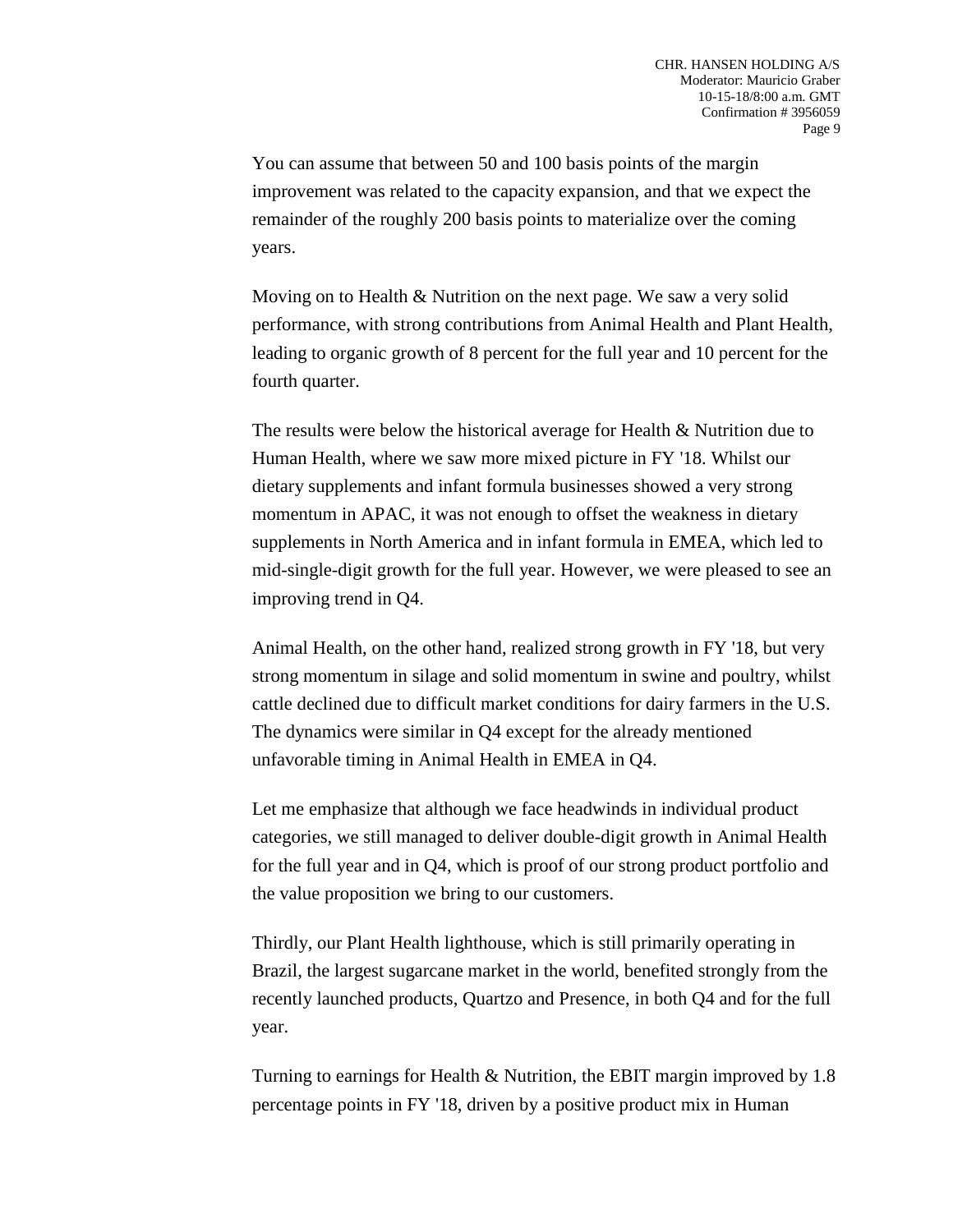Health, lower scrap as well as synergies from our 2 last acquisitions, all of which more than compensated for a very substantial adverse currency impact.

Looking at Q4, we also saw a sizable margin expansion from 33.6 percent to 35.7 percent due to a favorite product mix, as well as the absence of last year's impairment, which more than offset smaller currency headwinds and costs related to our Nature's no. 1 initiatives.

Coming to our Natural Colors division on Slide 10. I am happy to report that momentum improved in the second half of the year, resulting in 6 percent organic growth for the quarter and 5 percent for the full year. Volume growth was 5 percent in Q4 and 2 percent in the full year, with strong contribution from our coloring foodstuff product range, FruitMax, and good performance in Asia Pacific and EMEA.

In terms of application, we're seeing strong momentum in ice cream and solid growth in confectionary and beverage in Q4, and strong momentum in ice cream for the full year.

The EBIT margin increased by 0.9 percentage point year-on-year due to currency, a negative impact from raw material prices on inventory in the first half of the year and one-off costs related to the management change. However, in Q4, we saw an improvement of 100 basis points driven by margin management initiatives, such as the SKU reduction program.

To look at the group KPIs, please turn to the next page, Page 11. As you can see in the bridge in the bottom left corner, organic growth for the group came in at 9 percent for FY '18, with a volume/mix component of 7 percent and a 2 percent price component, largely driven by our euro price list. The currency impact on top line was minus 6 percent, resulting in reported euro growth of 3 percent.

With regards to profitability drivers, gross margin improved by 30 basis point year-on-year due to a favorable product mix in Health & Nutrition, while operating expenses totaled EUR 280 million, equal to 25.6 percent of revenue, which was on par with the previous year.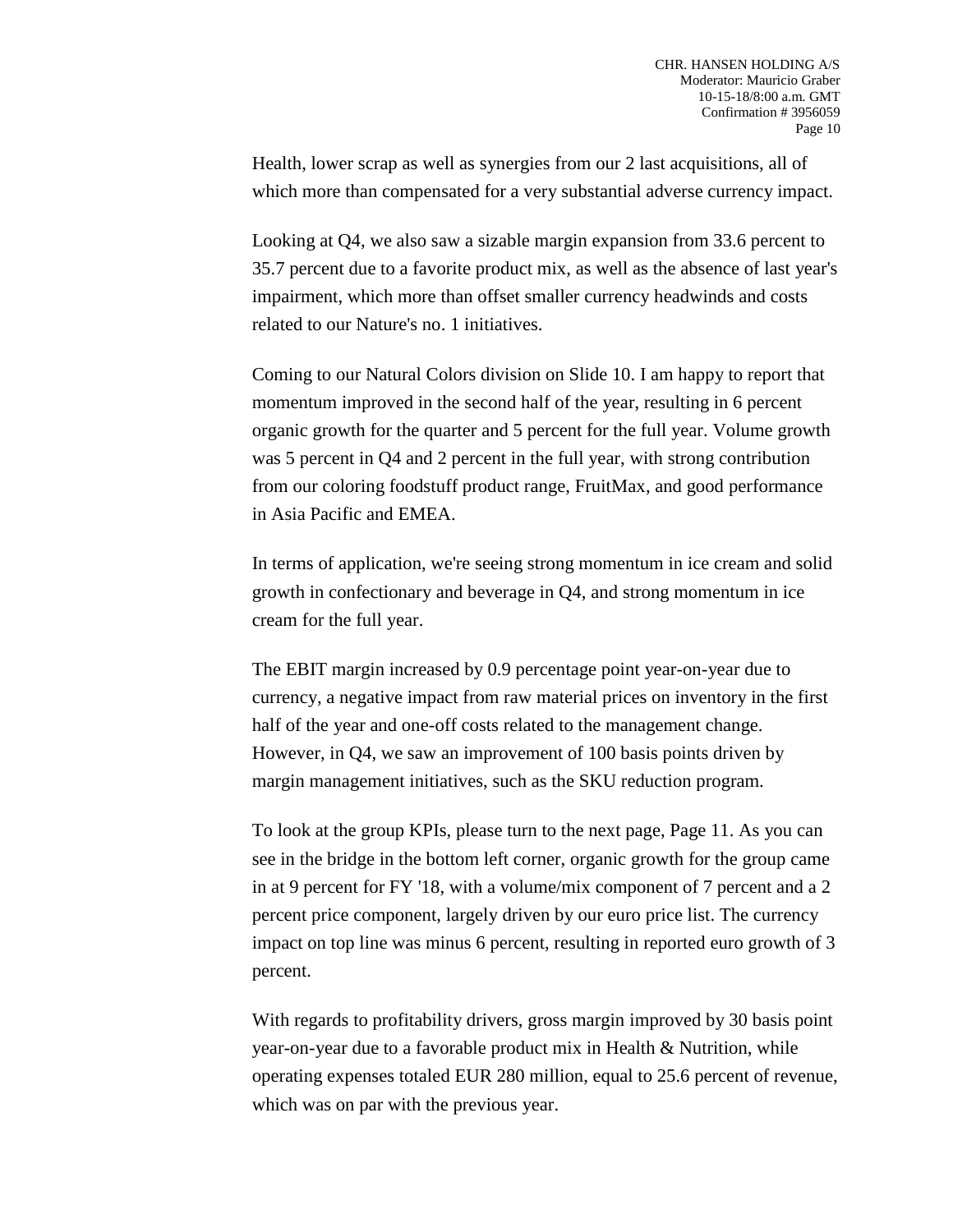Group EBIT margin was 29.2 percent, reflecting an unfavorable currency impact of more than 50 basis points, mainly due to the weakened U.S. dollar. In Q4, the EBIT margin was 33.8 percent, with the currency effect a lot less pronounced.

Our net financial items were further negatively impacted by currency, as recent depreciation in countries, such as Turkey and Argentina, have led to unrealized currency losses. However, net interest costs were fairly stable compared to last year.

Please turn to Slide 12 for the cash flow, and we can keep this very short. Operating cash flow increased by 6 percent in FY '18 to EUR 302 million, mainly due to improved EBIT and, again, here we've seen an adverse currency impact on EBIT of around EUR 20 million. Similar, the change in VAT tax credits in Denmark impacted negatively.

Operational investing cash flow was slightly higher than last year despite a small drop in CapEx as a percent of sales to 9.8 percent. This resulted in a free cash flow before specialized items and acquisition of EUR 196 million for the full year, EUR 8 million higher than last year.

Let's now turn to the outlook for FY '19 on the next slide, Slide 13. 2017/'18 was a good year for Chr. Hansen, and we expect the solid momentum to continue during the next 12 months.

Looking at FY '19, we do expect organic growth for the Q to be in the range of 9 percent to 11 percent as we expect our euro price list model to continue to impact organic growth favorably, mainly in Food Cultures & Enzymes where we see growth above the long-term ambition as a consequence.

Health & Nutrition is expected to grow organically at 10 percent or above. And for Natural Colors, we expect organic growth to be in the range of 6 percent to 10 percent, with the highest momentum in the second half of the year.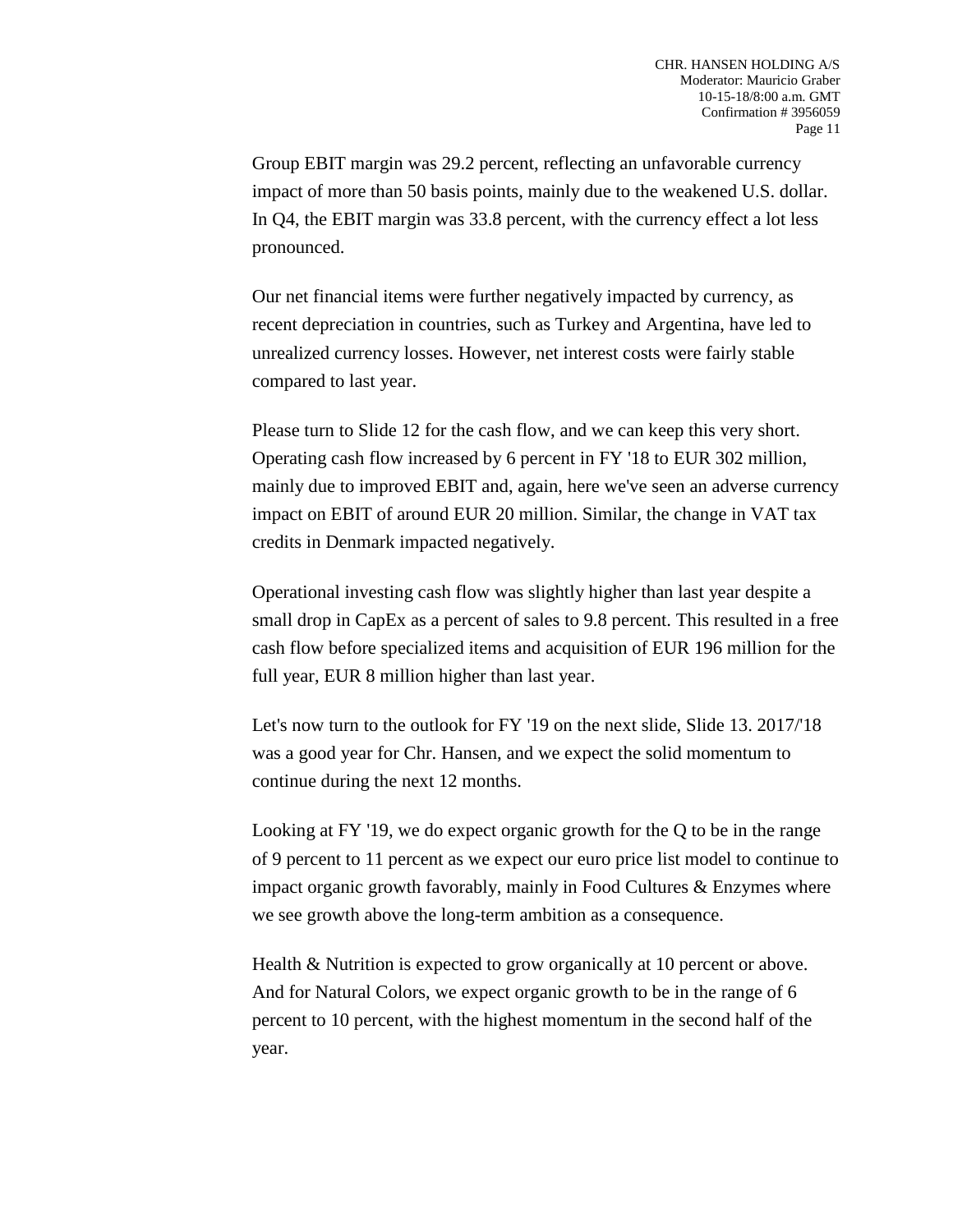Please note that the Hundsbichler acquisition will not have an impact on organic growth but will, obviously, be visible in the cash flow from acquisition with about EUR 10 million to EUR 15 million.

Looking at profitability, the EBIT margin before special items is expected to be around 29.5 percent, with a positive contribution from increased utilization of production capacity in Food Cultures & Enzymes that will partly be offset by increased investments into our lighthouse project and other strategic priorities.

Lastly, free cash flow before acquisition, divestments and special items, is expected to stay at a similar level to FY '18, driven by higher CapEx expanding and the absent acquisition-driven tax benefits.

Please also note that the free cash flow guidance assumes a successful sales and leaseback of the company's main facility in Horsholm in Q4, which, as communicated in April/June in the Capital Market Day, will be used to finance the peak capital investment level.

Because CapEx is a key part of our financial guidance for next year and because we will invest significant resources during the strategic period, let me do a quick recap of our investment pipeline on the next slide.

During the strategy period that runs until 2022, we expect to spend an average 10 percent of net revenue on investments compared to 9 percent over the previous 5 years. CapEx will be front-loaded as we continue to work on several midsized projects next year, with total net CapEx spending expected to be in the range of EUR 110 million to EUR 130 million.

Amongst other, the high CapEx level next year will serve to complete the construction of our new packing facilities for freeze-dried and powder products for Food Cultures & Enzymes and Health & Nutrition.

Another major investment that we have already announced is this new stateof-the-art site for Natural Colors in Milwaukee. This will hold everything from production to R&D, application and quality assurance labs, a pilot plant, a dedicated warehouse as well as sales and marketing and other business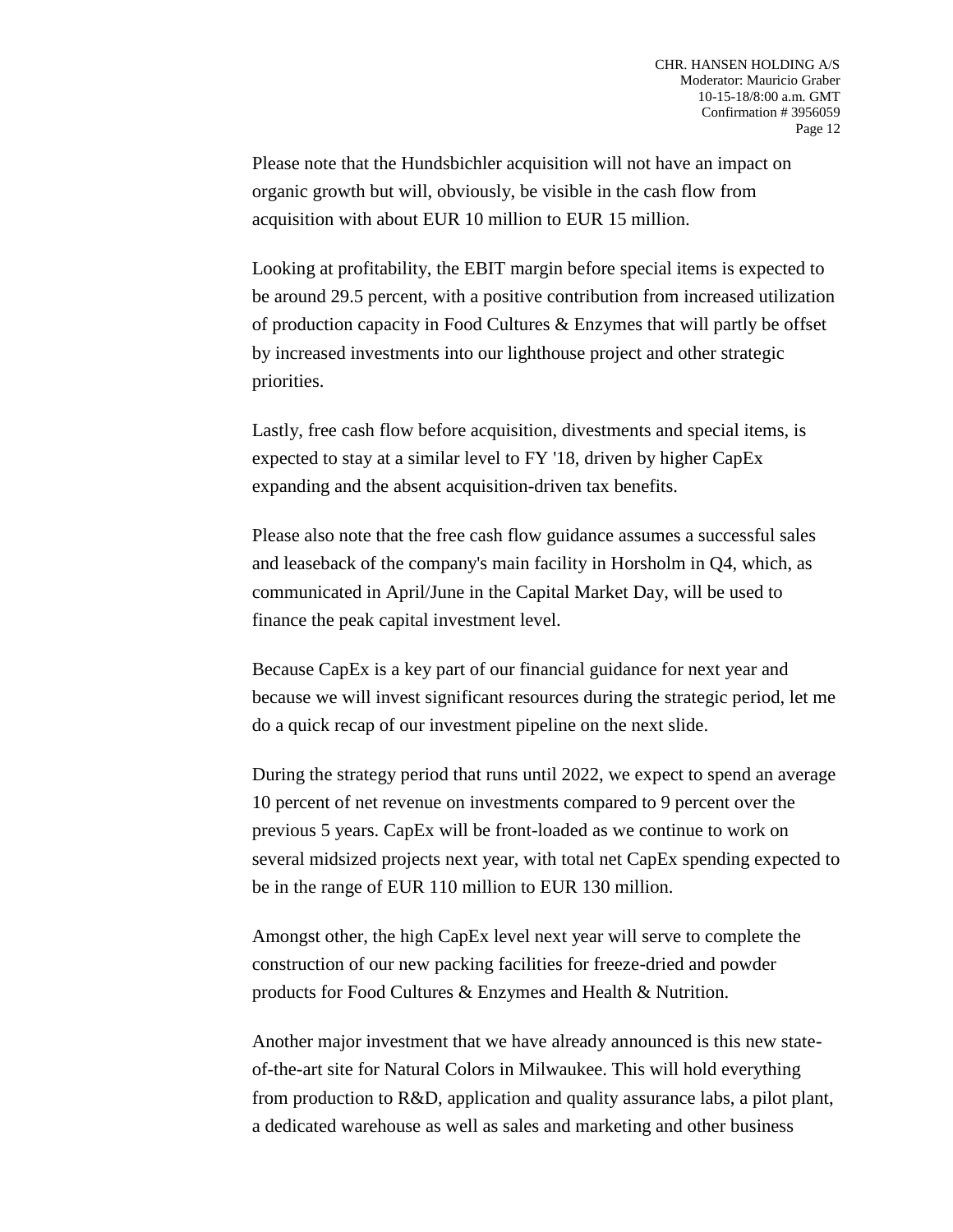support function. It is the largest single investment in Natural Colors for many years and a clear proof of our commitment to our color business.

The plant will be a key catalyst for strengthening our market position in North America from '20 and onwards. In addition, we have also communicated that we will upgrade Natural Colors' main R&D center in Montpellier, completion is expected for FY '20 as well.

Beyond FY '20, we also have plans to further expand our production setup for Health & Nutrition with additional capacity. We will invest in upgrading our R&D facilities in Denmark. And by the end of the strategy period, we will also look into further expanding our Food Cultures & Enzymes' dairy capabilities.

And with this, I would like now to hand over back to Mauricio, please.

Mauricio Graber: Thank you, Søren. As you can see, there are many projects lined up that will support Chr. Hansen's long-term organic growth and our Nature's no. 1 journey, and I'm really excited about each of these projects that Søren just mentioned.

> That said, it's very important to me to reassure you that we will continue to operate and invest with the same discipline that we have shown in the past, delivering strong returns on invested capital for our shareholders.

Also, I would like to emphasize that our capital allocation principles remain unchanged. We will continue to prioritize organic growth while keeping an eye open for bolt-on acquisitions, specifically in the fast-moving space of Health & Nutrition. We plan to continue to pay an ordinary dividend in the range of 40 percent to 60 percent of net income and distribute excess cash to shareholders in the absence of M&A, while maintaining our leverage in line with a solid investment-grade profile.

With this, let me wrap up before we open up for Q&A. 2017/'18 was another very successful year for Chr. Hansen. We reached our financial target despite currency headwinds impacting both revenue and earnings, with strong dynamics in Food Cultures & Enzymes and solid contributions from our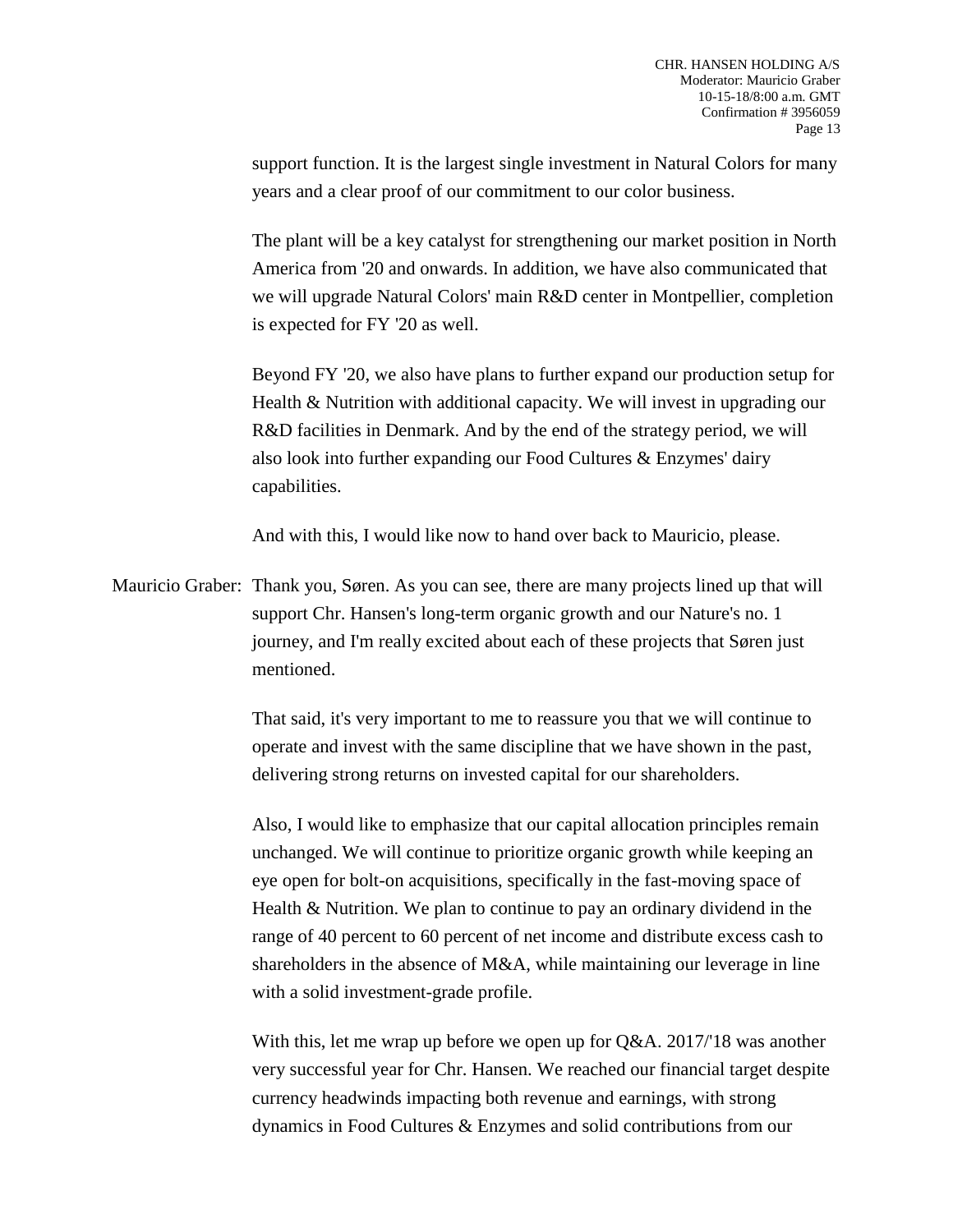Health & Nutrition and Natural Color businesses. We have made also very good progress on our strategic agenda, and our 3 lighthouses of bioprotection, Plant Health and human microbiome continue to advance.

We will continue to execute our Nature's no. 1 strategy with the same engagement, passion that we have demonstrated in the past. I've always admired Chr. Hansen, and after my first 120 days, I'm even more impressed by the people and the potential of this company that is based on science and innovation capabilities, and I am so proud to be leading this great team.

Thank you very much for listening. And with this, I would like now to go over to the Q&A. Operator, could you please open the line for the first question? Thank you.

Operator: Thank you. As a reminder, if you wish to ask a question, please press "star" and "one" on your telephone keypad and wait for your name to be announced. If you wish to cancel your request, please press the "pound" key.

> The first question comes from the line of Jonas Guldborg. Please ask your question.

Jonas Guldborg Hansen: This is Jonas from Danske Bank. First of all, I would like you to comment on bioprotection growth, 35 percent for the current financial year and that means that Q4 was lower, of course. So what should we expect for the next financial year? That would be my first question.

> And then the second question is on Natural Colors. Could we assume now that the streamlining of the portfolio is brought to an end, and that we should see this -- the EBIT margin continue to grow into next year?

Mauricio Graber: Just on bioprotection, to get started, we saw still a very great momentum on Q4. And as I mentioned during the call briefly, particularly important is that 75 percent of the growth that we saw came in from our second-generation bioprotection. Søren, do you want to comment anything in addition to that?

Søren Westh Lonning: Yes. I would just say that we don't give specific guidance on bioprotection for the coming year. I mean, we did put in the long-term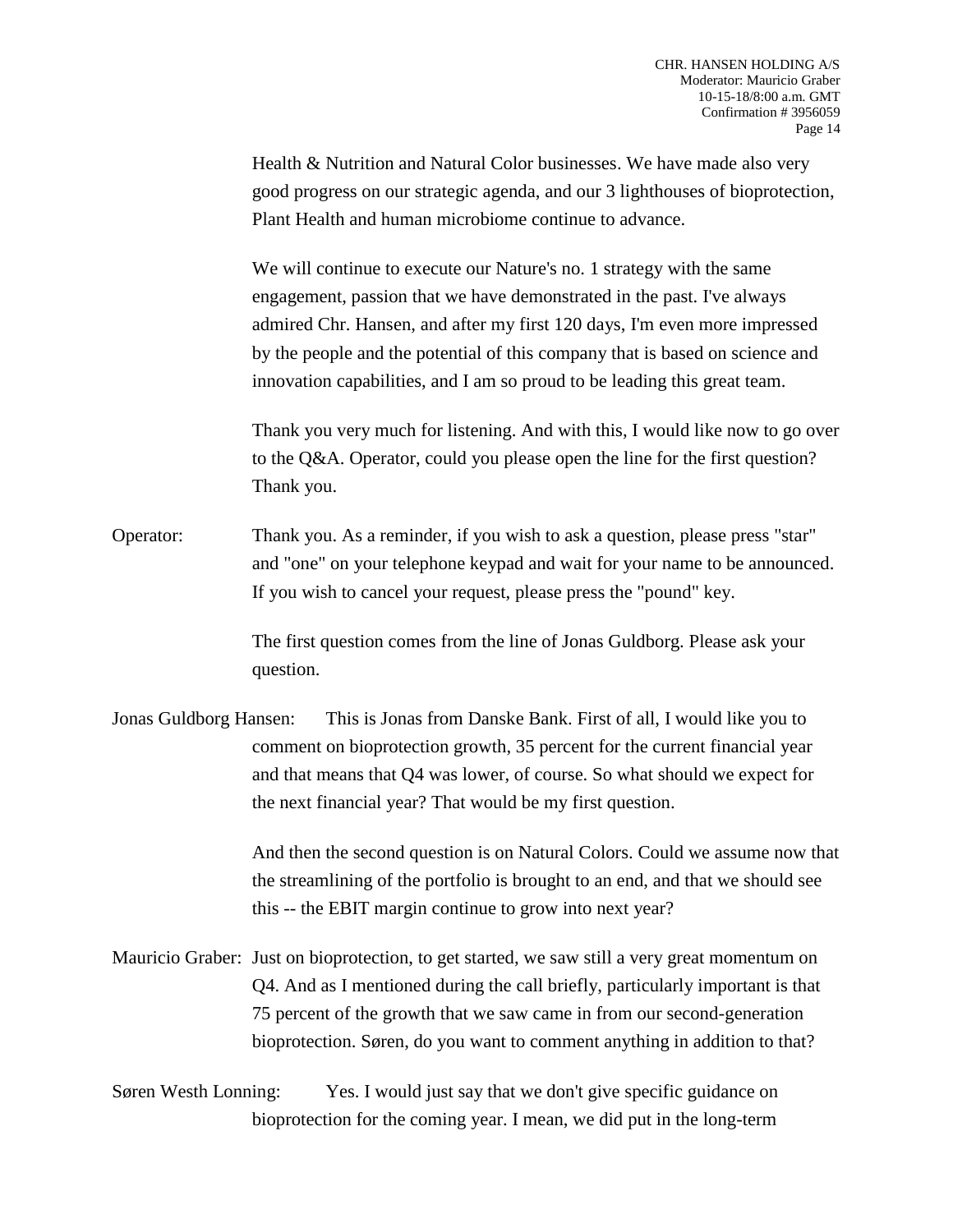ambition to hit EUR 200 million in '25, and if you calculate backwards, you can sort of make the math on what we need to do on an annual basis. So the first half year of bioprotection this year reflected that we have some major wins in the previous years that draw up close to 45 percent in the first half of the year. We saw an acceleration in Q4 compared to Q3, and we believe that we will continue to see strong growth in the coming year.

In terms of the Natural Colors question, we are done with the large streamlining of our SKU reduction, so that should be getting out of the books by now. We will continue to monitor for further optimization going forward, but that would be more in a normal business operation way, so that major exercise is behind us now.

- Jonas Guldborg Hansen: OK. And then maybe then just a follow-up to bioprotection. Could - or will you give a split on how much is second-generation versus firstgeneration bioprotection products now?
- Søren Westh Lonning: No, but if you look to the absolute sales numbers, the first generation is still by far the largest segment. But reflecting on the fact that we talked too earlier that the growth that we saw in Q4, 75 percent was driven by second-generation in absolute terms. That's a very solid testimony, too, that there is a good traction with our new product range. And that's really -- would be a key growth engine going forward.
- Mauricio Graber: Yes. And I would just remind there that the second-generation, I think, will be particularly interesting in some of the developing markets in Latin America and Asia Pacific because of the value it brings to a less-available supply chain, gold supply chain.

Operator: The next question comes from the line of Søren Samsoe.

Søren Samsoe: It's Søren here. First question on Health & Nutrition. Will they become a little bit on the dietary supplements business in North America, whether these issues you had in the beginning of the year, if they're behind us or if you still see risk that this could come back and maybe dilute your margins and maybe even your growth long term? And second question is on the currency adjustment you make by the end year. If you could just explain in more detail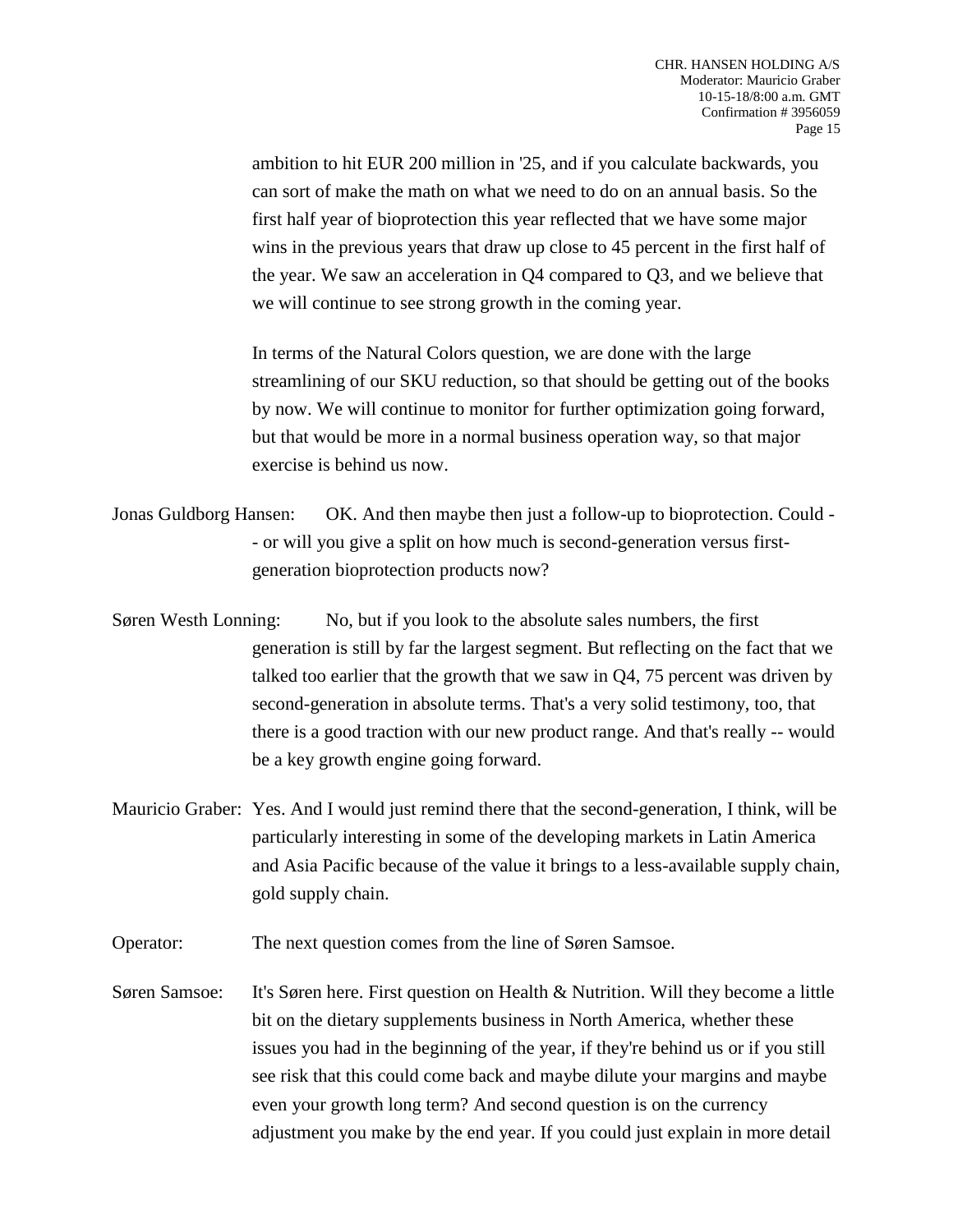how this actually works with the movement in currencies and the euro-based pricing?

Mauricio Graber: So I'll take the first one on the Health & Nutrition on Human Health supplements and then pass it to Søren. I would say, overall, what we saw already in Q4 was a slight improvement in the trend. We believe that most of the inventory situations related to the North American dietary supplement are behind us, and we are optimistic about the growth potential for the dietary supplement market for us in North America next year.

Søren Westh Lonning: And in terms of the currency, there's really 2 elements in here. When it comes to the euro-based pricing, we have seen -- and particularly Argentina and Turkey, currency rates depreciating quite substantially and that is playing -- having an impact both in the Q4 that we have just reported but also when we look forward. Now when we see a large depreciation in some of these economies, it reflects that there are some economic uncertainty, political and economic uncertainty. And it also means that there can be some effects on general consumptions due to the economic situation in the company -- in the countries. So with that, we get some support from the pricing component, but there may also be a slightly adverse effect on the volume due to the market growth in these countries. In addition to the euro pricing on our top line, we did see, in FY '18, a hit on our net financial items due to currency. And these are the same currency -- same countries, the same currencies that are impacting. The impact that we've seen here is really, you can say, we have intercompany loans between our Danish affiliates and the -- some of these affiliates in our growing markets. And from an accounting point of view, there will be a negative impact on financial items on intercompany loans. We are looking into how we can optimize this going forward, so we will have less volatility in this line. And hopefully, we'll be able to manage it in a way so we will report less of these unrealized currency losses on our net financial items list. Did that answer your question on currency, Søren?

Søren Samsoe: Well, almost. But is it because you have -- I mean, I guess this is only a balance sheet issue, and is it because you have the local loans in euros? Or...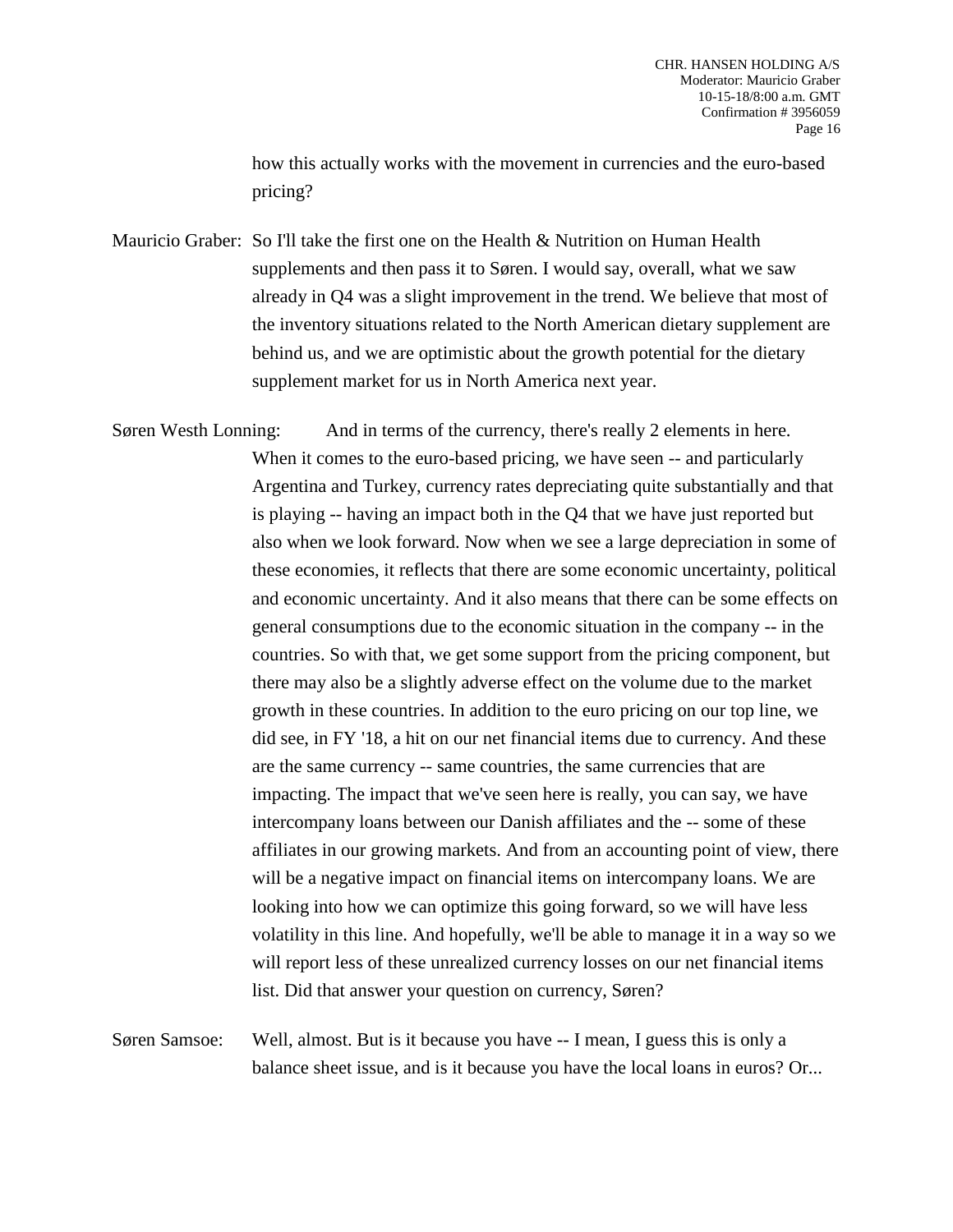- Søren Westh Lonning: Yes, there is euro loans between the Danish main affiliate and the local affiliates. And when the currency hits them, there is a negative impact from that. Now the size of this can be influenced by multiple ways. We can look to how can we reduce the net working capital and other components in there. We can also look into what is the mix between equity and loans in a given country, and that will have a different accounting impact also. So it's a fairly technical field and I feel that we have some good opportunities to reduce that impact moving forward.
- Søren Samsoe: But why don't you have that -- those loans in -- maybe a stupid question, but why don't you have those loans in local currency? Is it only because of the euro-based model or this has nothing to do with that?
- Søren Westh Lonning: I don't think it has something to do with that, Søren, to be honest, although I will not -- maybe it's a topic that we can look into and get back to you on. I don't think it's related. I do believe that, that is just -- I think it's normal practice that when we have a -- the parent company in Denmark, where -- and we report on a euro basis, that the intercompany loans are also made in euro. But let us check up on the details of that and get back to you on that specific point. We don't see a particular correlation between the 2.

Operator: The next question comes from the line of Annette Lykke.

- Annette Lykke: My first question will be on Natural Colors. It seems that it's still on the food coloring stuff that you are growing mostly. Can you share with us a bit how you see the conversion rate into Naturals Colors in food and (beverage), which previously has been a -- in some -- you've had some strong expectation for that? So please guide us on how we should see growth also looking forward for the Natural Color division. And then on -- if you are willing to share this more on bioprotection in emerging markets, is it new wins in, for example, the change market? Or are we mainly in (inaudible) when it comes to the solid block and signature block?
- Mauricio Graber: So first on Natural Colors, what we have seen is continued interest by all food and beverage company in relation to the conversion to the natural colors. We see a lot of new product launches coming in with Natural Colors, and that is a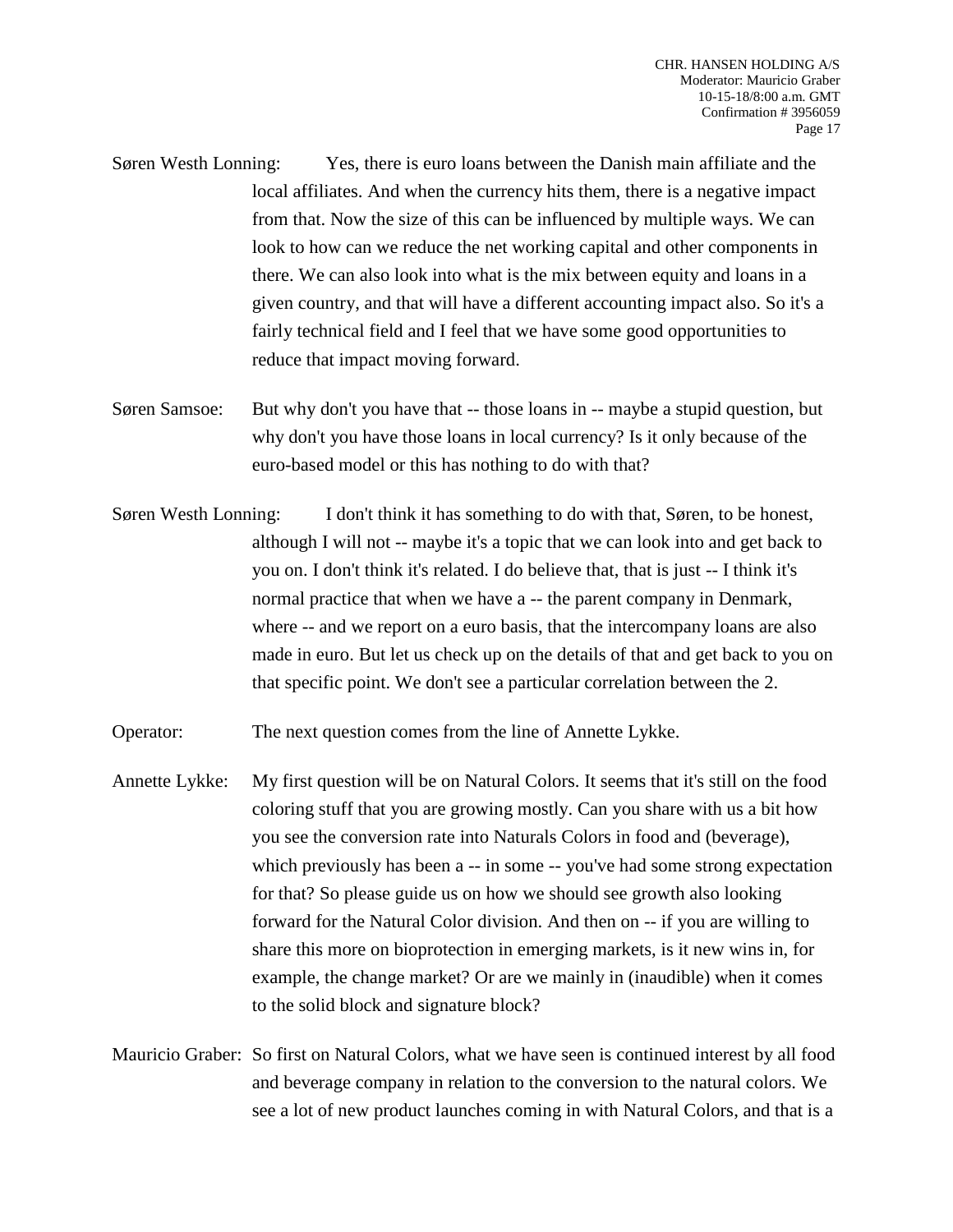very positive trend. We also see more Natural Colors products being launched in developing markets, namely Asia and Latin America. Actually, our color business had a very good dynamic year in Asia. As it relates to North America, the lower growth delivered during the year is partly because of delayed conversions of large brands. And we don't know about the momentum that, that will take place. That's why when you look at our guidance for next year on Natural Colors, we have said 6 percent to 10 percent to give us a little bit more room depending on the speed and scope of these conversions. But for sure, the interest is there. There's strong demand from consumers, from brand owners and from regulators to continue to see the transition to Natural Colors in coloring from foodstuff, and that I think, as industry leaders in Natural Colors, we're well positioned to do that. On bioprotection, I think we see growth in bioprotection in dairy and fermented meat across the globe. We see that in Europe, in North America, for sure in Latin America, but also quite dynamic in Asia. Particularly in China, we had some sizable growth and movement with bioprotection. Søren, anything you want to add to that?

Søren Westh Lonning: I think the key point is that we see both substantial growth contribution and a very solid pipe in all our 4 regions. So it really talks to the broad interest in these concepts and the solidity of the growth.

Annette Lykke: Yes, but Søren, to refer to your EUR 200 million target by 2025, isn't it fair to say that to reset, you need to have a quite substantial growth in China?

Søren Westh Lonning: We'll need to succeed with a lot of things to get to the EUR 200 million. It's an ambitious target. It will require also success in China, and we are selling the product in China, so we have proof that it works there and it's being accepted. But there's also things that we need to further develop in order to exactly hit the optimal spot for the Chinese market. I would say that we need to succeed in all regions, we need to succeed in dairy and meat, and we also need to succeed in some of the new product categories by '25 to deliver on the EUR 200 million target.

Operator: The next question comes from the line of Heidi Vesterinen.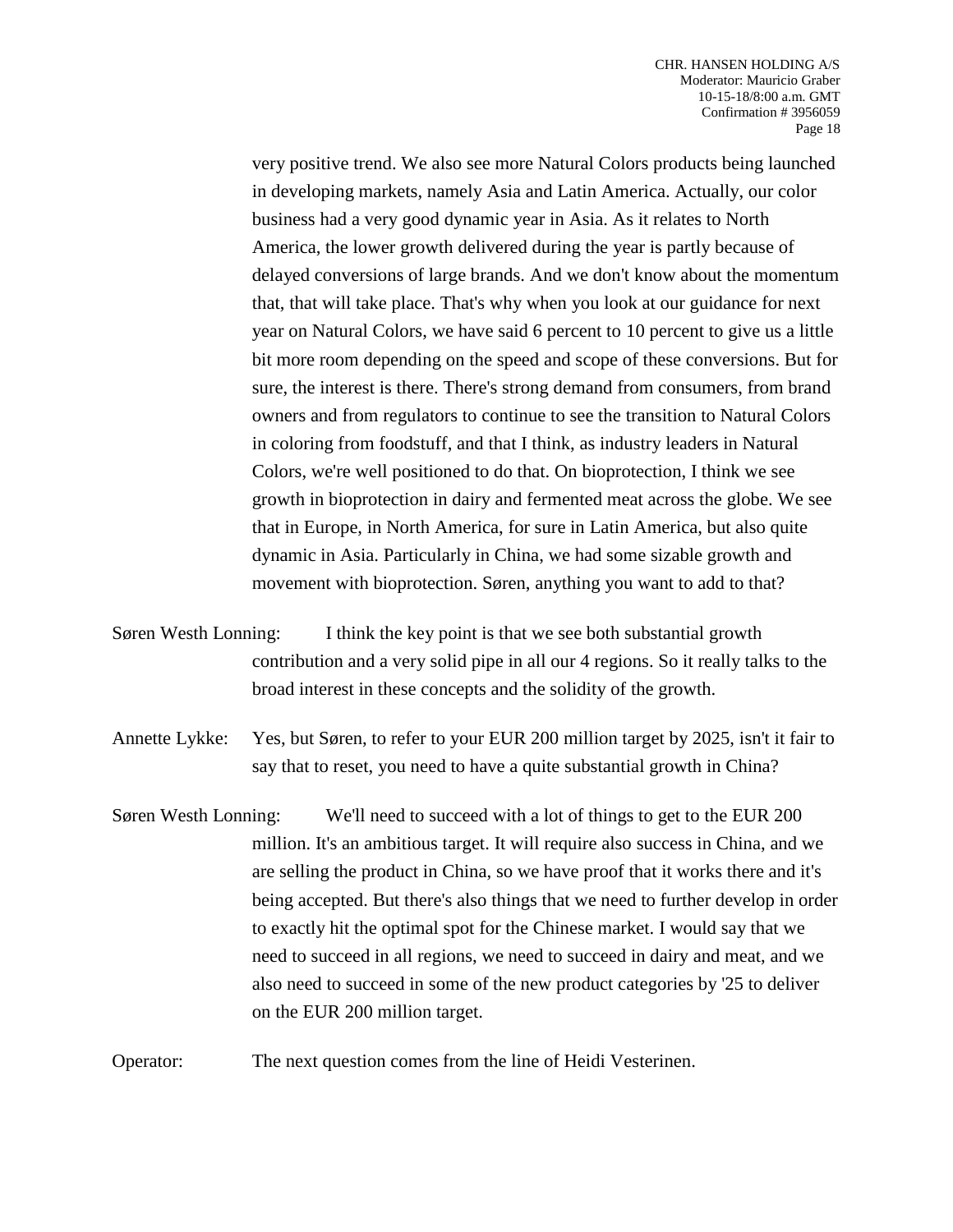Heidi Maria Vesterinen: So 3 questions, please. Coming back to the earlier question on synthetic colors in North America, I thought I had read something about the FDA banning certain colors. Is this correct, and if so, could you elaborate on it? When is it from and so on? And do you think, if this is true, it could stimulate the conversion into natural colors accelerated somehow? Or will manufacturers just use a different type of synthetic color that is still allowed? And then the second question, do you have an update on tariffs? I think you had talked about this as being a potential area of uncertainty. What do we know so far and are you no longer concerned about all the discussions on tariffs on commodities? And then the last question, maybe one for Søren, what is your opinion on hyperinflation accounting, please, as we're seeing a lot of customers move to this? And this is not relevant for you, because your eurobased pricing mechanism, it's not quite leading to inflation? Or is it relevant to you?

Mauricio Graber: So Heidi, I will take the first question related to North America. I am not familiar. I think, we're not familiar with any specific FDA regulation. I think there has nothing that we have seen concretely. But what we continue to see is strong advocacy and science activities that support the underlying framework for Natural Colors as the most viable solution going forward for coloring foods and beverages. On dairy side, I don't think we have identified anything specific other than the overall environment that we see, let's say, politically and more trade and tariff wars between large economies. With that, I will pass it to Søren to comment on tariffs and hyperinflation.

Søren Westh Lonning: Yes. And when it comes to tariffs, I mean, the key challenge that we've seen at this point in time has been on the x space between the U.S. and other countries. Now there seems to be some resolution in -- when it comes to the North American trade association. But there are other areas where this can influence the -- it could influence our sales in North America for Animal Health. But it's not -- it's still too early to quantify that there will be an impact. And so far, we've delivered quite well in North America. You should note that we, in the outlook statement, have actually added a new sentence in our assumption component that speak to that we generally -- although we don't see a specific thing that impact us now, we generally see a higher uncertainty politically and economically due to, among other things, these tariff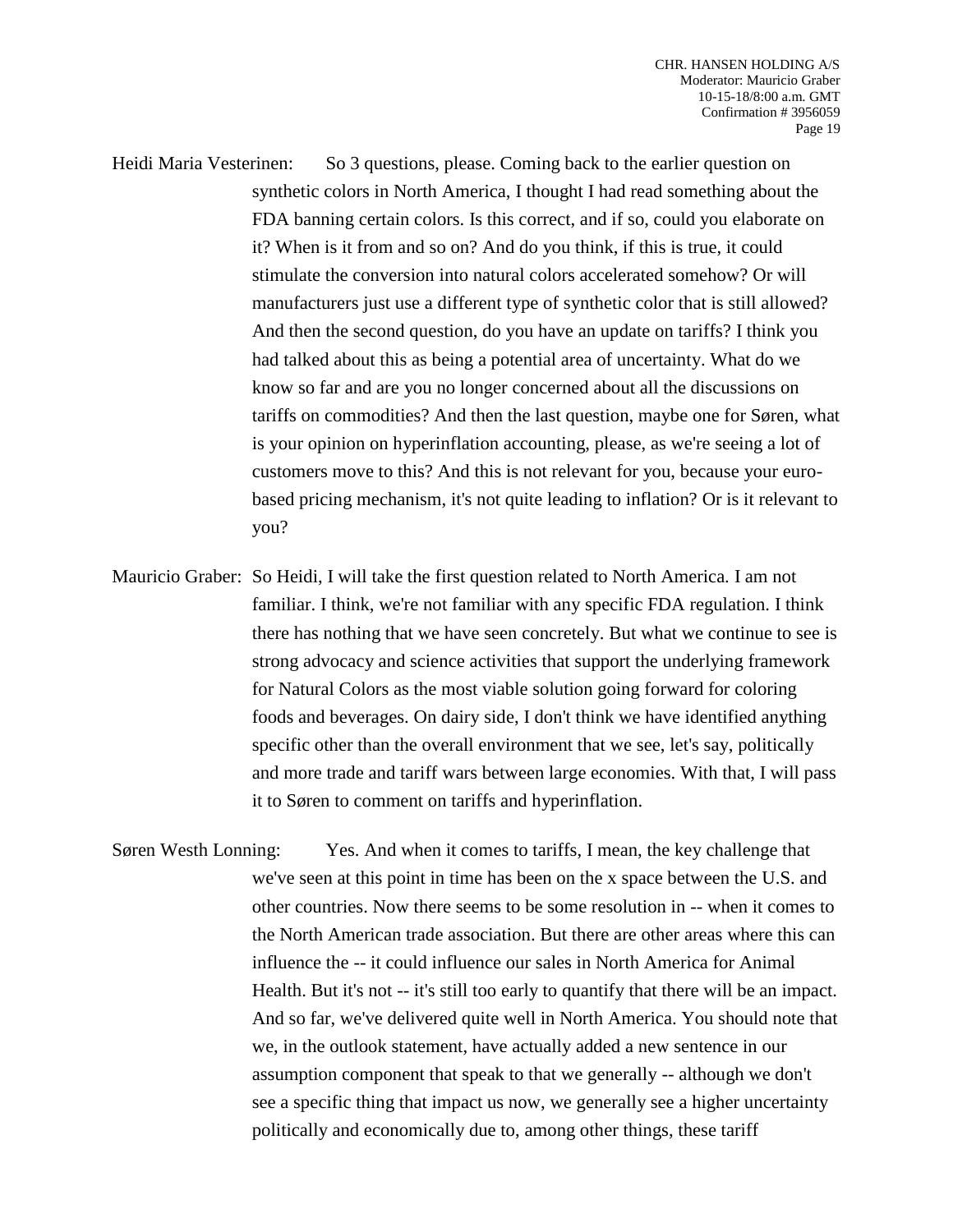discussions that is ongoing. And what we're seeing here is that we are not seeing something that will impact we -- as of now, that should impact our guidance, but the risk profile as we see it has gone up. So I think it's more (flacking) that the risk profile with the current dialogues that is ongoing is more difficult to predict. When it comes to hyperinflation, it is something that we will review in FY '19 whether any measures need to be taken. I don't have a fair amount on that at this point in time.

- Heidi Maria Vesterinen: So on that point, you would review at the full year '19 results, is that what you mean, for hyperinflation?
- Mauricio Graber: We will review whether it's something that will influence our reporting in '19, the very high inflation that we see in certain markets, but we will -- that dialogue that we -- that is ongoing in which we hadn't concluded on at this point in time.
- Operator: The next question comes from the line of Ben Gorman.
- Ben Gorman: Just a few. Specifically on China, actually, for me. In terms of the bioprotection growth, you mentioned, obviously, you're doing reasonably well there now in China, and this seems to be a change from what you talked about before. So can you just quantify, regionally, is this particularly in the largerconsuming regions in the East? Or is it actually helping to penetrate some of the more inner regions of China given the ability to tackle the supply chain issue? And that's the first one. And then secondly, on China as well in terms of infant formula. It appears, obviously, you have very, very tough comp and a very good delivery in Health & Nutrition this quarter. You said solid growth in infant formula. And can you quantify whether this was a slowdown versus last year in Chinese infant formula? What you're seeing in the market there in terms of overall volume, et cetera? And then just a final one on the (Food Cultures) business as well. Do you think -- you mentioned a little bit in terms of moderating growth in China, that being a bit of a risk? Is that because you're getting to a point of penetration in the country now on ambient yogurts? Where it's -- is it sort of across the whole nation and actually maturing? Or is this actually not the risk you thought it was before?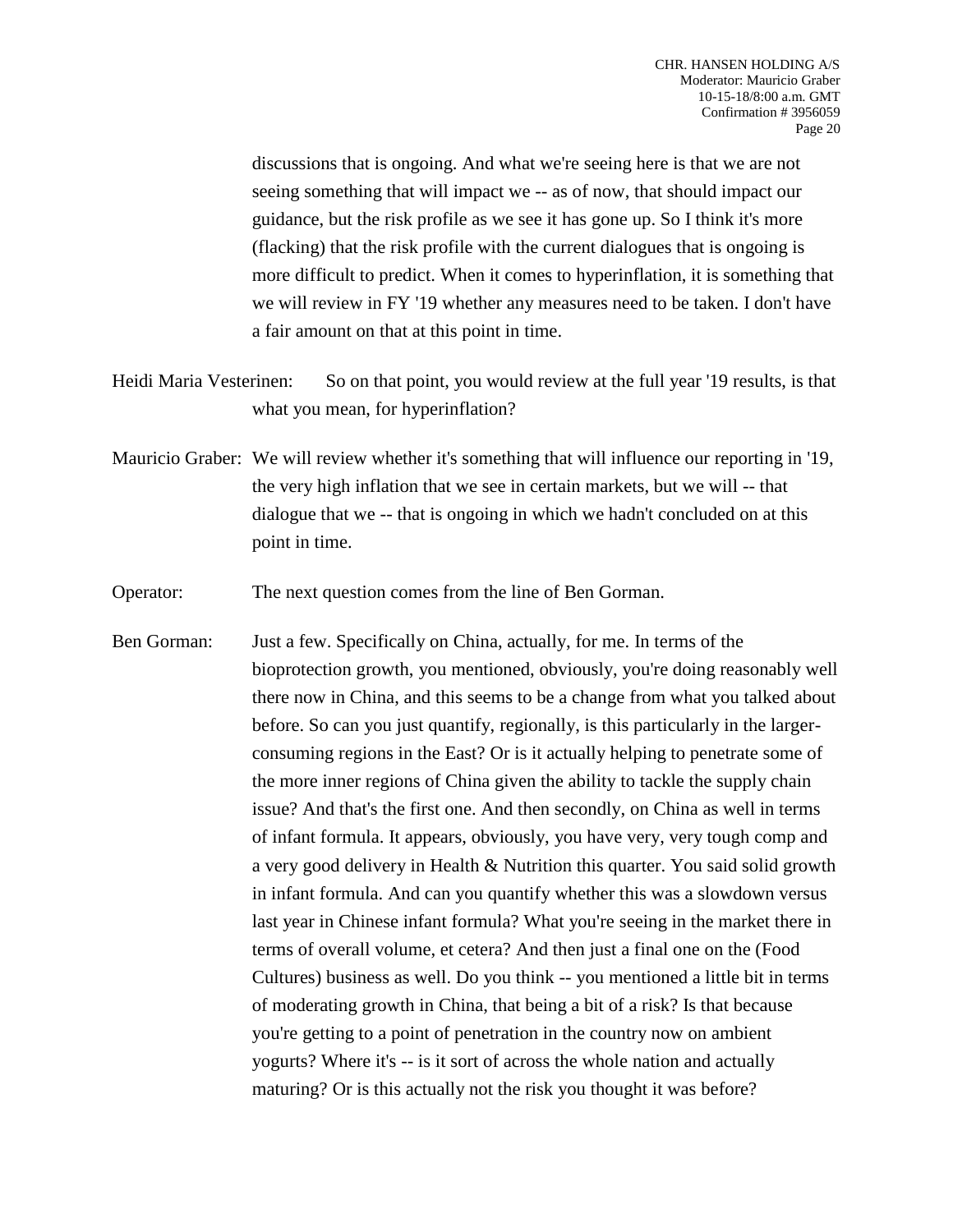Mauricio Graber: So let me give you some perspectives, Ben, and Søren will complement. So first of all, in China and bioprotection -- you see the promise of bioprotection, I think, is just extremely powerful. We're helping reduce food waste by adding good bacteria that fights pathogens in products. And the progress of that is just extremely satisfying to me and the organization. But you have to realize it's a slightly different sale, where you -- we have to work with customers to understand the benefit that these add-on to the products will bring in relation to the products. So I think in China, we're seeing good acceptance of that as we're doing across all the other regions. And I think for a business that still represents around 7 percent, we will not start slicing and dicing that into smaller pieces. As it relates to infant formula, in my last visit to China, I was quite encouraged to see I think any uncertainty that was there on regulation is now out. There's a very clear regulation for infant formula in China. It has benefited the most established brands, and we have seen our partnerships with large global customers. And with large local Chinese customer strengthen our value proposition into the category that is having a very healthy growth. And lastly, to China penetration, I think we have mentioned that penetration of ambient yogurt was around 30 percent, but still well below the standards of Western Europe and the U.S. So we've seen capability of that to continue to expand to second and third tier cities, and I think there's still room to grow when you look at our overall portfolio in China in Food Cultures & Enzymes, bioprotection, Health & Nutrition and Natural Colors.

Søren Westh Lonning: Yes, maybe a few additional comments. If you look to -- at protection in China, I think it's too early to say something about a regional trend. So it's still early days in China with bioprotection. When it comes to the infant formula, I would say that we have had a very, very strong growth in '18 in Asia Pacific and China, specifically in infant formula. Part of that reflects some of the clarity comment now, and we also expect strong growth when it comes to '19. But obviously, we had a more normalized baseline after the clarity was achieved. And then, finally, when it comes to the startup culture, I think we continue to expect very solid growth going forward in China, also in Food Cultures & Enzymes. But what we also said, and we've said it earlier, the extremely high growth rates that we saw some years ago, we don't expect to come back at that very, very high level. So we do have a quite sizable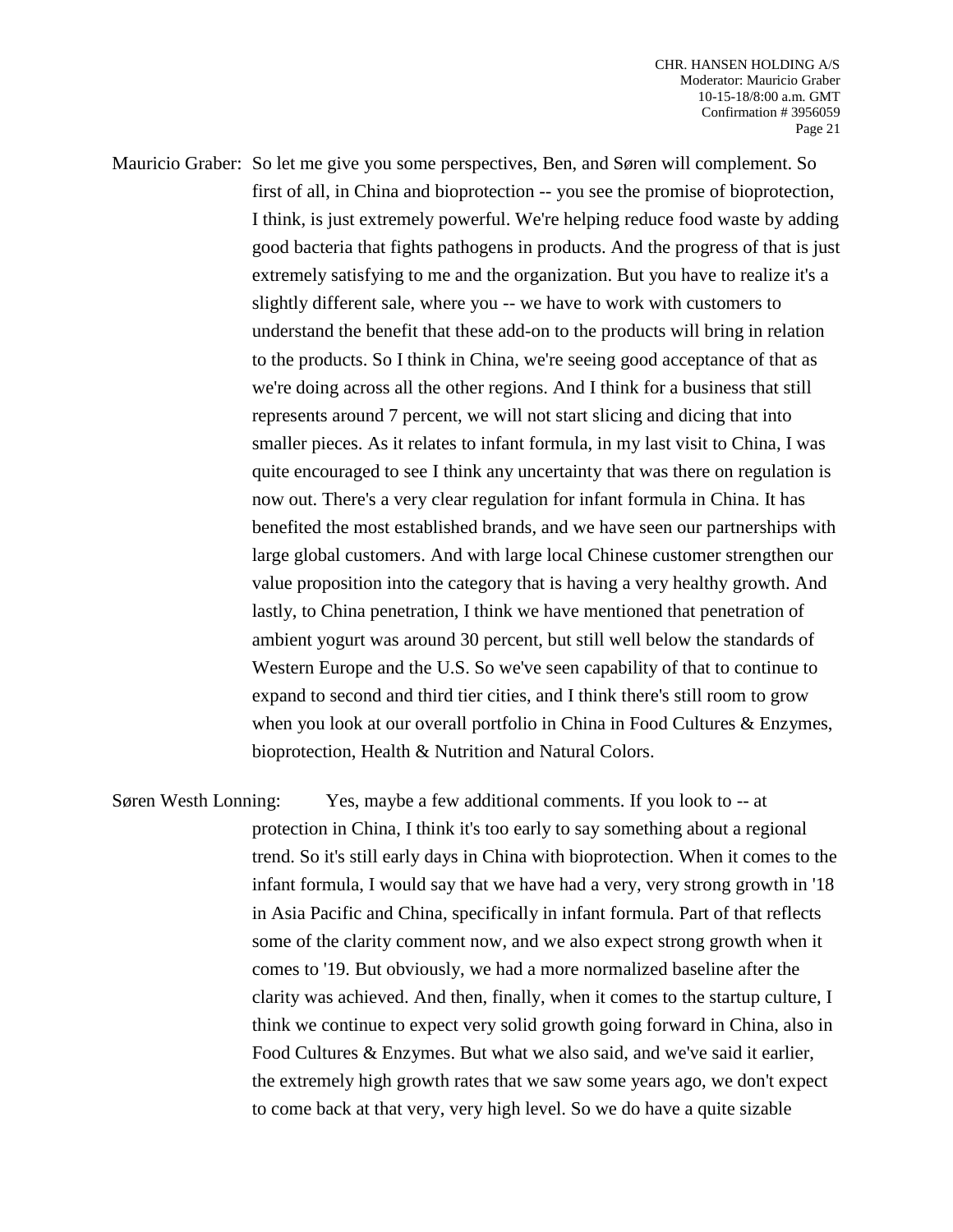market share in China, so it's really about maintaining that and growing with new, innovative concepts in the market, like bioprotection as an example.

Operator: Your next question comes from the line of Anton Brink.

Anton Brink: Can you remind me of the base number for the 10 percent free cash flow CAGR ambition towards 2022? And could you give us some color where the cash flow outpacing sales growth should come from after next fiscal year?

> And then secondly, could you be a bit more specific on the P&L impact of the sale-on-leaseback structure?

> And then lastly, are you seeing any effects of weak pharma profitability in the U.S.? Animal Health performance seems very strong nevertheless, so I would be interested to get a bit of a comparison of the current situation versus the situation back in 2015/'16.

Søren Westh Lonning: Yes. I think your first question as to what our baselines for the free cash flow guidance of 10 percent, and that is FY '17, that was the last reported numbers that we had when we had the Capital Market Day, so that is the baseline. When it comes to the P&L impact on the sale and leaseback, I mean, obviously, we will have a slightly higher cost in the EBIT from the sale and leaseback. It's not a very large number, but we will be paying a lease -- a rent going forward, which we haven't done so far. But on the other hand, we are freeing up a quite nice chunk of cash that we can use to fund the expansion in our business. So a slightly lower EBIT from making that, but not something that will impact our long-term guidance in any way. That is part of the assumption that we have put out there.

> And then when it comes to the weak pharma economies in North America, I would say that it is something that is impacting particularly some of our segments in North America. And we've been able, so far, to grow through some good project wins, et cetera, but it is impacting. Particularly in the cattle segment and in the dairy cattle segment, it is impacting the pharma economy. So we are watching the North American market quite carefully.